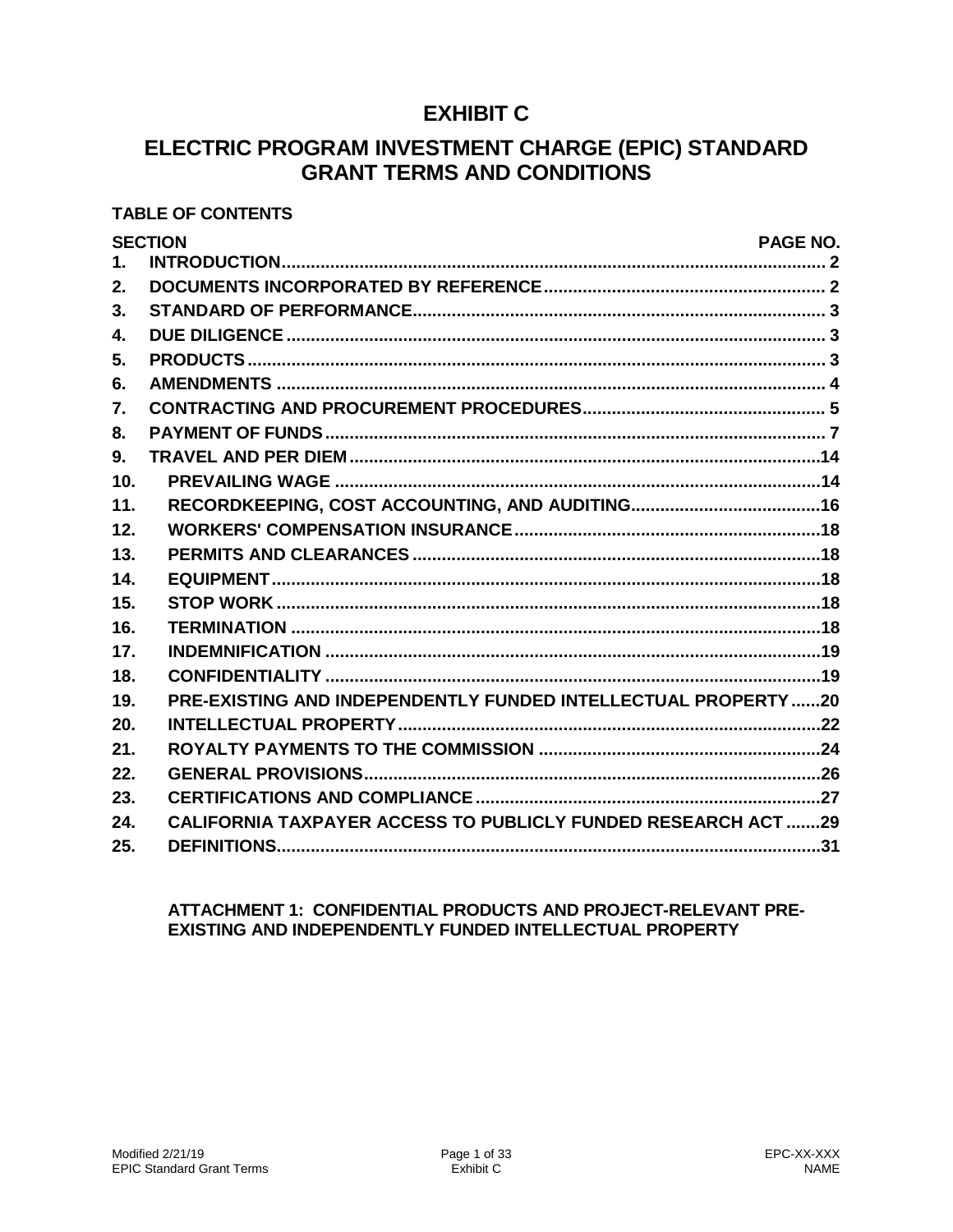# **EXHIBIT C**

# **TERMS AND CONDITIONS**

#### *1. Introduction*

<span id="page-1-0"></span>This grant agreement (Agreement) between the California Energy Commission (Energy Commission, or Commission) and the Recipient is funded by the Electric Program Investment Charge (EPIC), an electricity ratepayer surcharge authorized by the California Public Utilities Commission (CPUC).

This Agreement includes: (1) the Agreement signature page **(form CEC-146)**; (2) the scope of work **(Exhibit A)**; (3) the budget **(Exhibit B)**; (4) these terms and conditions **(Exhibit C)**; (5) any special terms and conditions that address the unique circumstances of the funded project **(Exhibit D)**; (6) a contacts list **(Exhibit E)**; (7) all attachments; and (8) all documents incorporated by reference.

All work and expenditure of funds (Commission-reimbursed and/or match share) must occur within the Agreement term specified on the CEC-146 form.

## <span id="page-1-1"></span>*2. Documents Incorporated by Reference*

The documents below are incorporated by reference into this Agreement. These terms and conditions will govern in the event of a conflict with the documents below, with the exception of the documents in subsections (f) and (g) below. Where this Agreement or California laws and regulations are silent or do not apply, the Energy Commission will use the federal cost principles and acquisition regulations listed below as guidance in determining whether reimbursement of claimed costs is allowable. Documents incorporated by reference include:

#### **Solicitation Documents** *(if award is made through a competitive solicitation)*

- a. The funding solicitation for the project supported by this Agreement
- b. The Recipient's proposal submitted in response to the solicitation

# **CPUC Decision**

c. Decision 13-11-025 (Decision Addressing Applications of the California Energy Commission, Pacific Gas and Electric Company, San Diego Gas & Electric Company and Southern California Edison Company for Approval of their Triennial Investment Plans for the Electric Program Investment Charge Program for the Years 2012 through 2014) [http://docs.cpuc.ca.gov/PublishedDocs/](http://docs.cpuc.ca.gov/PublishedDocs/%20Published/G000/M081/K773/81773445.PDF)  [Published/G000/M081/K773/81773445.PDF](http://docs.cpuc.ca.gov/PublishedDocs/%20Published/G000/M081/K773/81773445.PDF)

#### **Federal Cost Principles** *(applicable to state and local governments, Indian tribes, institutions of higher education, and nonprofit organizations)*

d. 2 Code of Federal Regulations (CFR) Part 200, Subpart E (Sections 200.400 et seq.)

## **Federal Acquisition Regulations** *(applicable to commercial organizations)*

e. 48 CFR, Ch.1, Subchapter E, Part 31, Subpart 31.2: Contracts with Commercial Organizations (supplemented by 48 CFR, Ch. 9, Subchapter E, Part 931, Subpart 931.2 for Department of Energy grants)

## **Nondiscrimination**

f. 2 California Code of Regulations, Section 11099 et seq.: Contractor Nondiscrimination and Compliance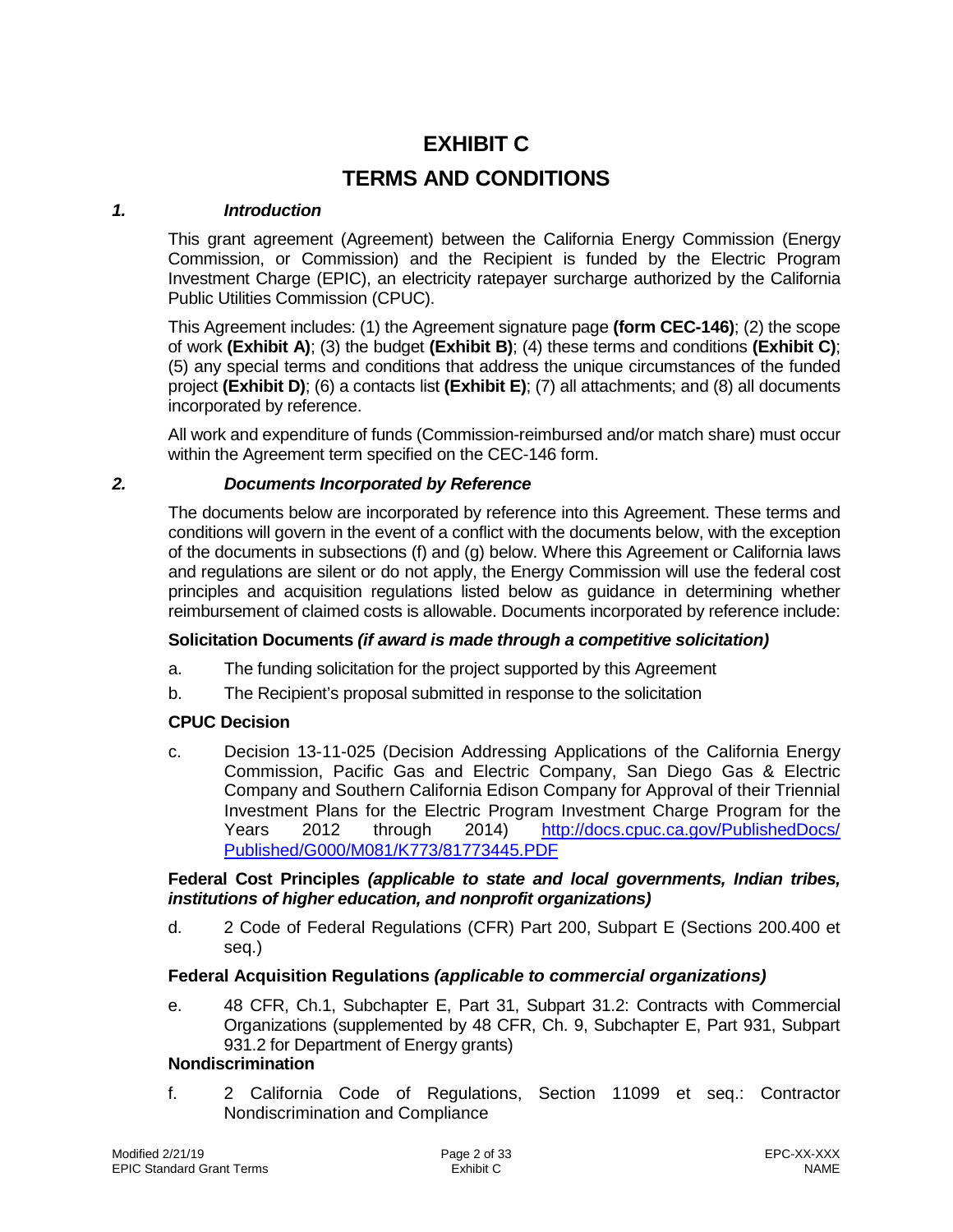#### **General Laws**

g. Any federal, state, or local laws or regulations applicable to the project that are not expressly listed in this Agreement

# *3. Standard of Performance*

<span id="page-2-0"></span>In performing work under the Agreement, the Recipient, its subcontractors, and their employees are responsible for exercising the degree of skill and care required by customarily accepted good professional practices and procedures for the type of work performed.

### *4. Due Diligence*

<span id="page-2-1"></span>The Recipient must take timely actions that, taken collectively, move this project to completion. The Commission Agreement Manager will periodically evaluate the project schedule for completion of Scope of Work tasks. If the Commission Agreement Manager determines that: (1) the Recipient is not diligently completing the tasks in the Scope of Work; or (2) the time remaining in this Agreement is insufficient to complete all project tasks by the Agreement end date, the Commission Agreement Manager may recommend that this Agreement be terminated, and the Commission may terminate this Agreement without prejudice to any of its other remedies.

## *5. Products*

- <span id="page-2-2"></span>a. **"Products"** are any tangible item specified for delivery to the Energy Commission in the Scope of Work, such as reports and summaries.
	- The Recipient will submit all products identified in the Scope of Work to the Commission Agreement Manager, in the manner and form specified in the Scope of Work.
	- The Recipient will also submit all products prepared during the invoicing period to the Accounting Office along with the invoice, as specified in subsection (c) of Section 8 (Payment of Funds).

If the Commission Agreement Manager determines that a product is substandard given its description and intended use as described in this Agreement, the Commission Agreement Manager, without prejudice to any of the Commission's other remedies, may refuse to authorize payment for the product and any subsequent products that rely on or are based upon the product under this Agreement.

b. Confidential Products

Please see Section 18 (Confidentiality) for instructions regarding confidential products.

c. Rights in Products

The Energy Commission owns all products identified in the Scope of Work, with the exception of products that fall within the definition of "intellectual property." The Recipient owns all intellectual property developed under this Agreement (please see the "Intellectual Property" section).

The Recipient has a non-exclusive, non-transferable, irrevocable, worldwide, perpetual license to use, publish, translate, modify, and reproduce products that do not fall within the definition of "intellectual property."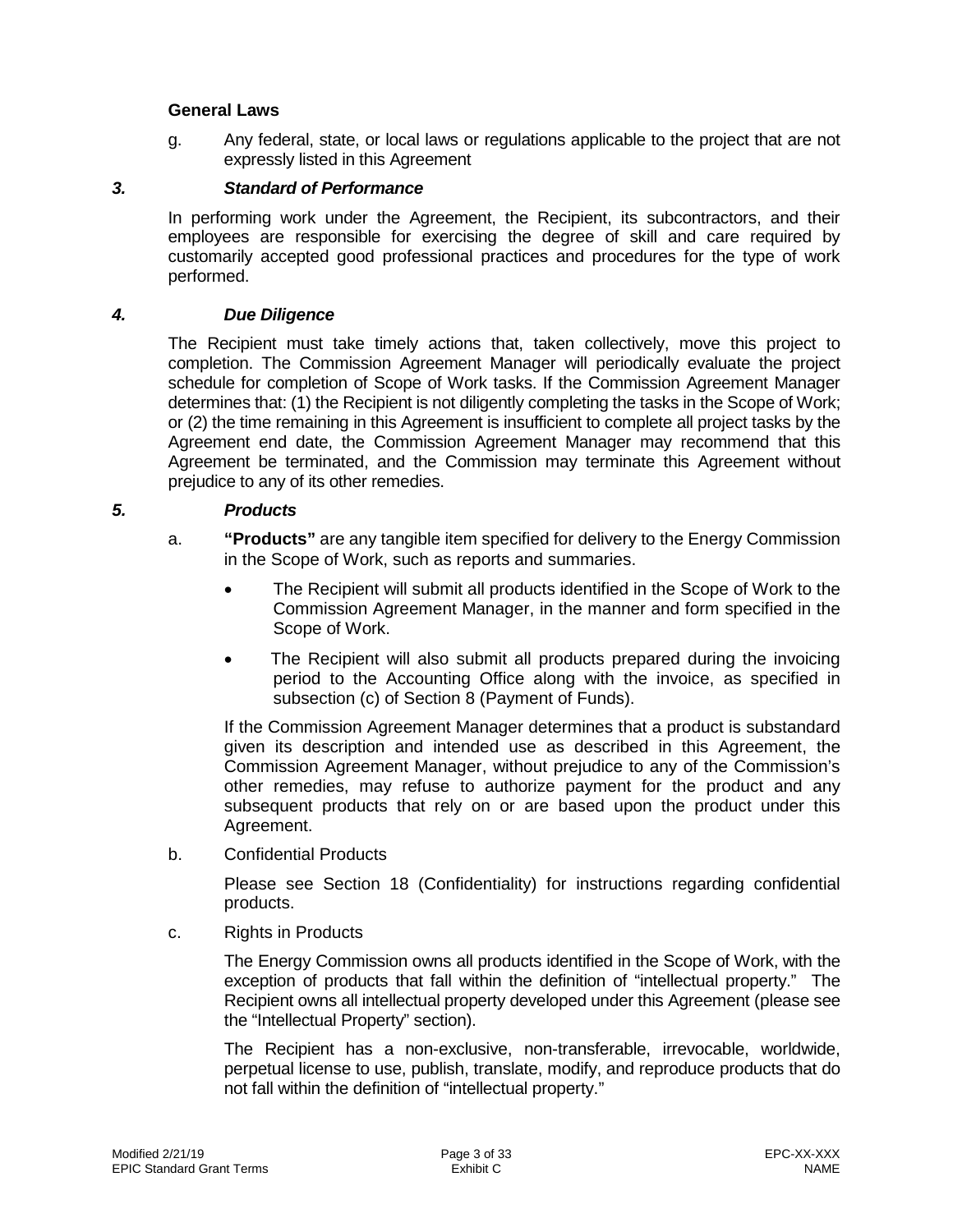d. Failure to Submit Products

Failure to submit a product required in the Scope of Work may be considered material noncompliance with the Agreement terms. Without prejudice to any other remedies, noncompliance may result in actions such as the withholding of future payments or awards, or the suspension or termination of the Agreement.

e. Final Report and Payment

The Recipient may only submit a request for the final payment (including any retention) after the final report is completed, submitted to the Commission Agreement Manager, and Energy Research and Development Division management has verified satisfactory completion of work.

- f. Legal Statements on Products
	- 1) All documents that result from work funded by this Agreement and are released to the public must include the following statement to ensure no Commission endorsement of documents:

#### **LEGAL NOTICE**

**This document was prepared as a result of work sponsored by the California Energy Commission. It does not necessarily represent the views of the Energy Commission, its employees, or the State of California. Neither the Commission, the State of California, nor the Commission's employees, contractors, or subcontractors makes any warranty, express or implied, or assumes any legal liability for the information in this document; nor does any party represent that the use of this information will not infringe upon privately owned rights. This document has not been approved or disapproved by the Commission, nor has the Commission passed upon the accuracy of the information in this document.**

2) The Recipient will apply copyright notices to all documents prepared for this Agreement that are released to the public (including reports, articles submitted for publication, and all reprints) using the following form or any other form that may be reasonably specified by the Energy Commission.

## **"[Year of first publication of product] [the Copyright Holder's name]. All Rights Reserved."**

## *6. Amendments*

a. Procedure for Requesting Changes

<span id="page-3-0"></span>The Recipient must submit a written request to the Commission Agreement Manager for any change to the Agreement. The request must include:

- A brief summary of the proposed change;
- A brief summary of the reason(s) for the change;
- Justification for the change; and
- The revised section(s) of the Agreement, with changes made in underline/ strikethrough format.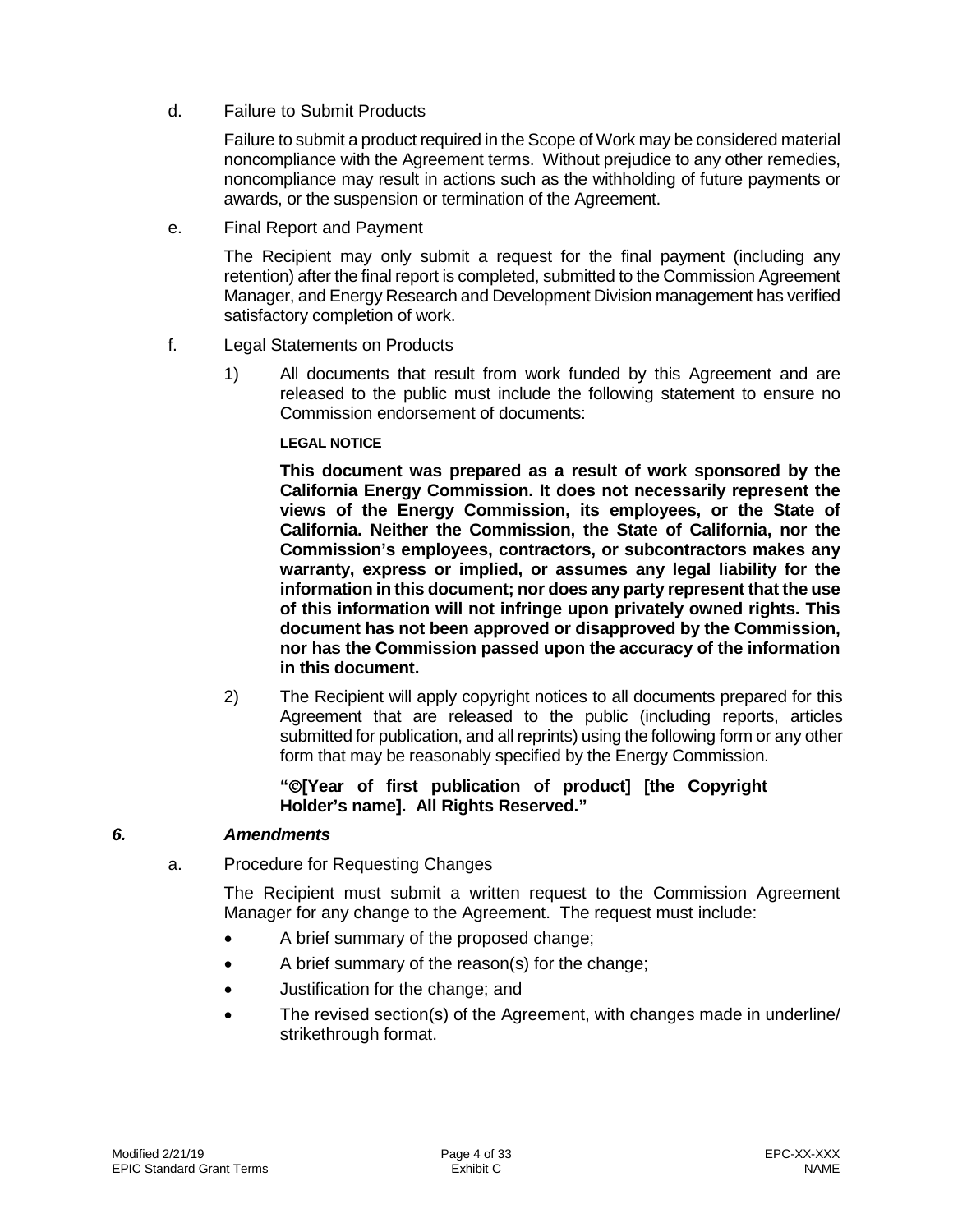## b. Approval of Changes

No amendment or variation of this Agreement shall be valid unless made in writing and signed by both of the parties except for the Commission's unilateral termination rights in Section 16 of these terms. No oral understanding or agreement is binding on any of the parties. Changes to the Agreement must be approved at a Commission business meeting or by the Executive Director (or his/her designee).

The Commission Agreement Manager or Commission Agreement Officer will provide the Recipient with guidance regarding the level of Commission approval required for a proposed change.

#### c. Personnel or Subcontractor Changes

All changes below require advance written approval by the Commission Agreement Manager, in addition to the appropriate level of Commission approval as described in subsection (b).

1) Replacement of Personnel, Subcontractors, and Vendors

The Commission Agreement Manager must provide advance written approval of the replacement of any personnel except undergraduate students.

2) Assignment of New Personnel to an Existing Job Classification

If the Recipient or a subcontractor seeks to assign new personnel to a job classification identified in Exhibit B, the Recipient or subcontractor must submit the individual's resume and proposed job classification and rate to the Commission Agreement Manager for approval. The proposed rate may not exceed the maximum rate identified for the job classification. Neither the Recipient nor any subcontractor may use the job classifications or rates of their subcontractors for personnel.

If the individual performs any work prior to the effective date of the amendment documenting the change, the Recipient will bear the expense of the work.

3) Promotion of Existing Personnel (Applies to Recipients and major subcontractors)

Promotion of existing Recipient and major subcontractor personnel to rates higher than those listed for their current classification in Exhibit B will not be approved. If the actual rates (e.g., direct labor rates, fringe benefit rates, and indirect rates) exceed the approved rates in the Budget, the difference may be charged to the agreement as a match share expenditure.

- 4) Addition of job classifications and changes in hours.
- <span id="page-4-0"></span>5) Increased direct operating expenses and rates that exceed the expenses and rates identified in Exhibit B.

## *7. Contracting and Procurement Procedures*

This section provides general requirements for agreements entered into between the Recipient and subcontractors for the performance of this Agreement.

a. Contractor's Obligations to Subcontractors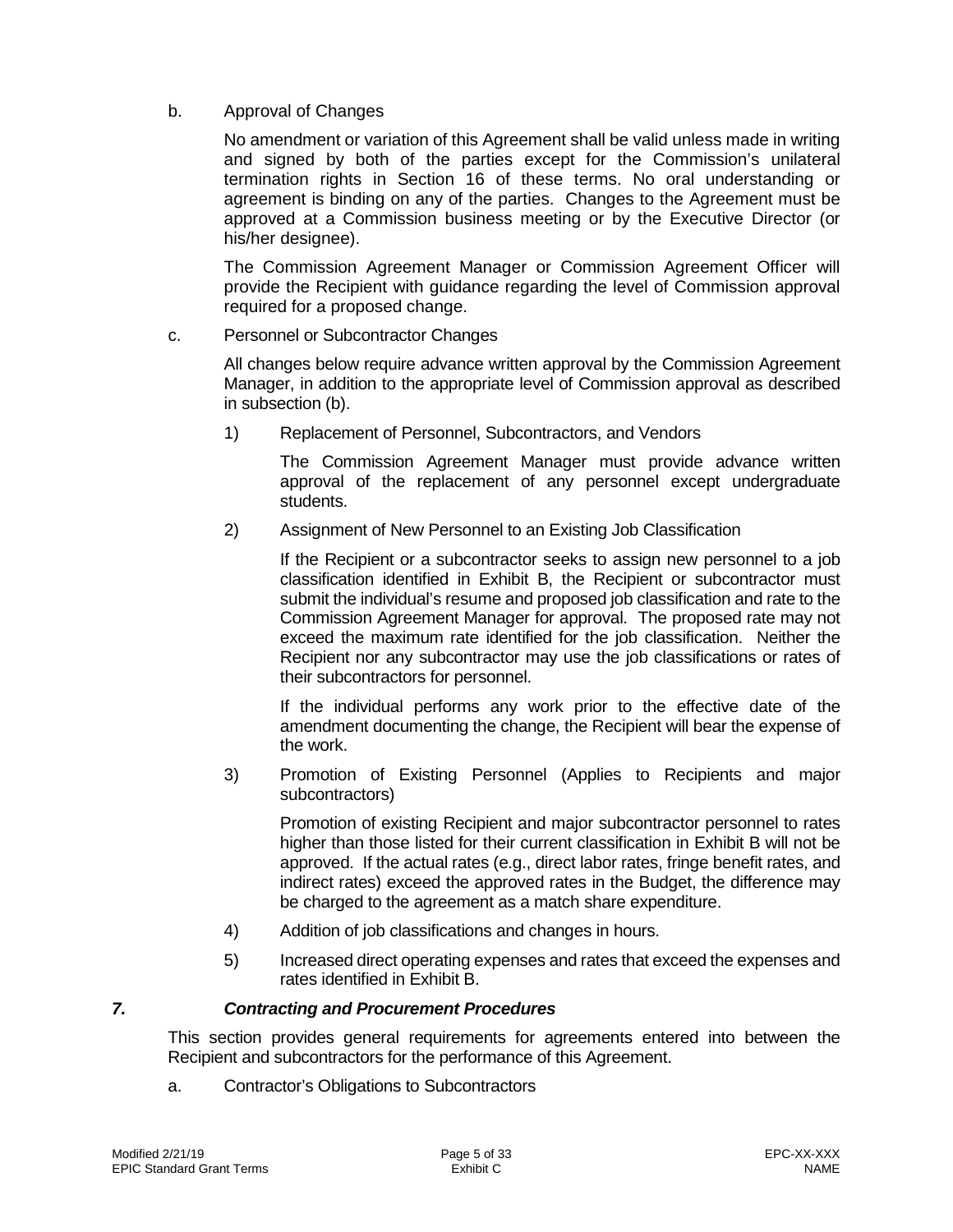1) The Recipient is responsible for handling all contractual and administrative issues arising out of or related to any subcontracts it enters into for the performance of this Agreement.

2) Nothing contained in this Agreement or otherwise creates any contractual relation between the Commission and any subcontractors, and no subcontract may relieve the Recipient of its responsibilities under this Agreement. The Recipient agrees to be as fully responsible to the Commission for the acts and omissions of its subcontractors or persons directly or indirectly employed by any of them as it is for the acts and omissions of persons directly employed by the Recipient.

The Recipient's obligation to pay its subcontractors is an independent obligation from the Commission's obligation to make payments to the Recipient. As a result, the Commission has no obligation to pay or enforce the payment of any funds to any subcontractor.

3) The Recipient is responsible for establishing and maintaining contractual agreements with and reimbursing each subcontractor for work performed in accordance with the terms of this Agreement.

b. Flow-Down Provisions

Subcontracts funded in whole or in part by this Agreement must include language conforming to the provisions below, unless the subcontracts are entered into by the University of California (UC) or the U.S. Department of Energy (DOE) national laboratories. UC may use the terms and conditions negotiated by the Energy Commission with UC for its subcontracts. DOE national laboratories may use the terms and conditions negotiated with DOE (please contact the Commission Grants Officer for these terms).

- Standard of Performance (Section 3)
- Legal Statements on Products (included in Section 5, "Products")
- Travel and Per Diem (Section 9)
- Prevailing Wage (Section 10)
- Recordkeeping, Cost Accounting, and Auditing (Section 11)
- Equipment (Section 14)
- Indemnification (Section 17)
- Confidentiality (Section 18)
- Pre-Existing and Independently Funded Intellectual Property (Section 19)
- Intellectual Property (Section 20)
- Royalty Payments to the Commission (Section 21)
- Access to Sites and Records (included in Section 22, "General Provisions")
- Nondiscrimination (included in Section 23, "Certifications and Compliance")
- California Taxpayer Access to Publicly Funded Research Act (Section 24)
- Survival of the following sections:
	- o Equipment (Section 14)
	- o Recordkeeping, Cost Accounting, and Auditing (Section 11)
	- o Pre-Existing and Independently Funded Intellectual Property (Section 19)
	- o Intellectual Property (Section 20)
	- o Royalty Payments to the Commission (Section 21)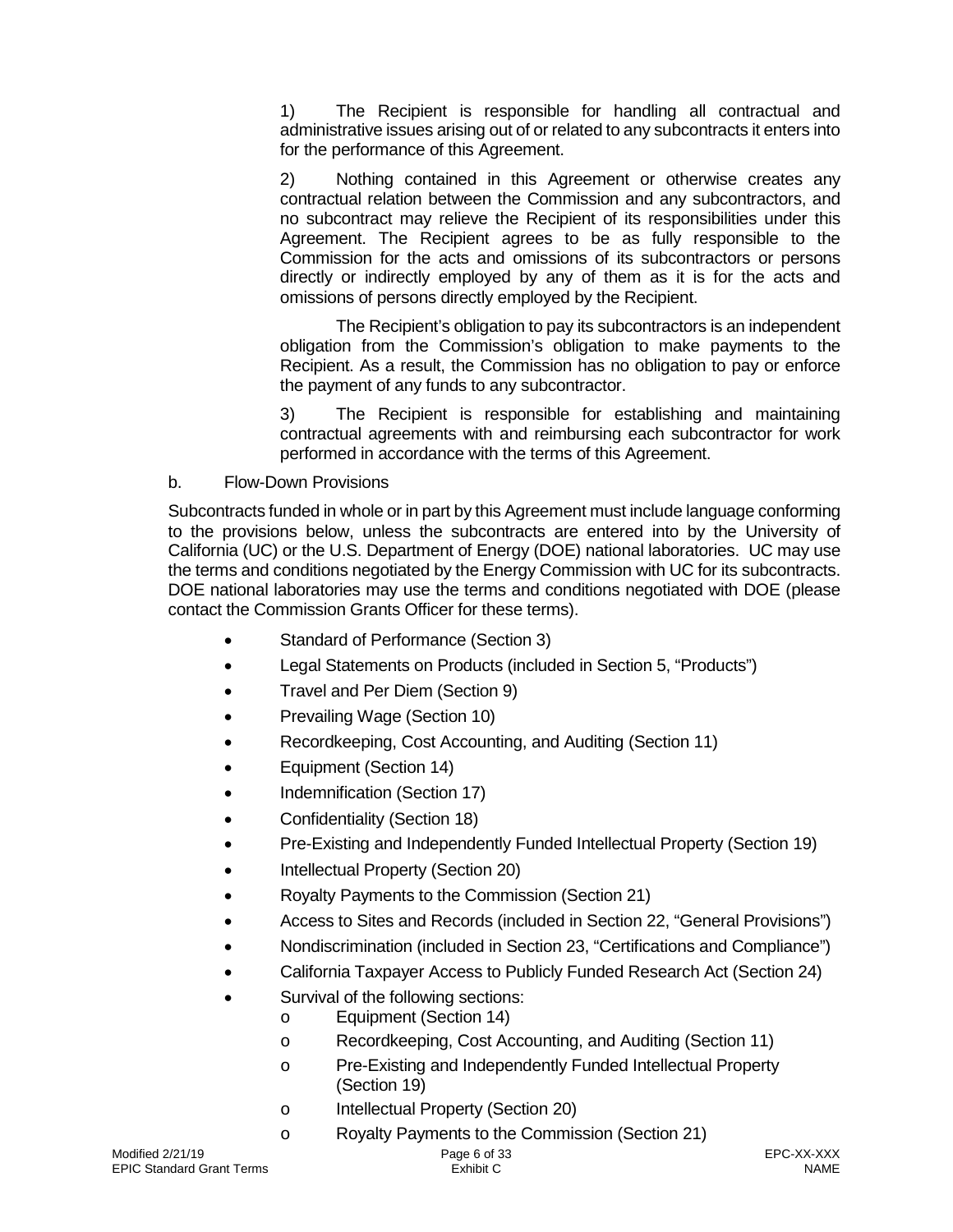- o Access to Sites and Records (included in Section 22, "General Provisions")
- o California Taxpayer Access to Publicly Funded Research Act (Section 24)

Subcontracts funded in whole or in part by this Agreement must also include the following:

- A clear and accurate description of the material, products, or services to be procured.
- A detailed budget and timeline.
- Provisions that allow for administrative, contractual, or legal remedies in instances where subcontractors breach contract terms, in addition to sanctions and penalties as may be appropriate.
- Provisions for termination by the Recipient, including termination procedures and the basis for settlement.
- A statement that further assignments will not be made to any third or subsequent tier subcontractor without additional advance written consent of the Commission.
- c. Audits

All subcontracts entered into for the performance of this Agreement are subject to examination and audit by the Energy Commission and/or Bureau of State Audits for a period of three (3) years after payment of the Recipient's final invoice under this Agreement. The Energy Commission may audit subcontracts that are relevant to the Recipient's royalty payment obligations (see Section 21) for a period of ten (10) years after the Agreement's end date.

d. Copies of Subcontracts

The Recipient must provide a copy of its subcontracts upon request by the Energy Commission.

e. Conflicting Subcontract Terms

Prior to the execution of this Agreement, the Recipient will notify the Commission Agreement Manager of any known or reasonably foreseeable conflicts between this Agreement and its agreements with any subcontractors (e.g., conflicting intellectual property or payment terms). If the Recipient discovers any such conflicts after the execution of this Agreement, it will notify the Commission Agreement Manager of the conflict within fifteen (15) days of discovery. The Energy Commission may, without prejudice to its other remedies, terminate this Agreement if any conflict impairs or diminishes its value.

f. Penalties for Noncompliance

<span id="page-6-0"></span>Without limiting the Commission's other remedies, failure to comply with the above requirements may result in the termination of this Agreement.

## *8. Payment of Funds*

a. Definitions

For purposes of this Section 8, the following terms have the following meaning:

• "Advance Payment" means the Energy Commission pays Recipient prior to the Recipient Incurring or Paying the expense.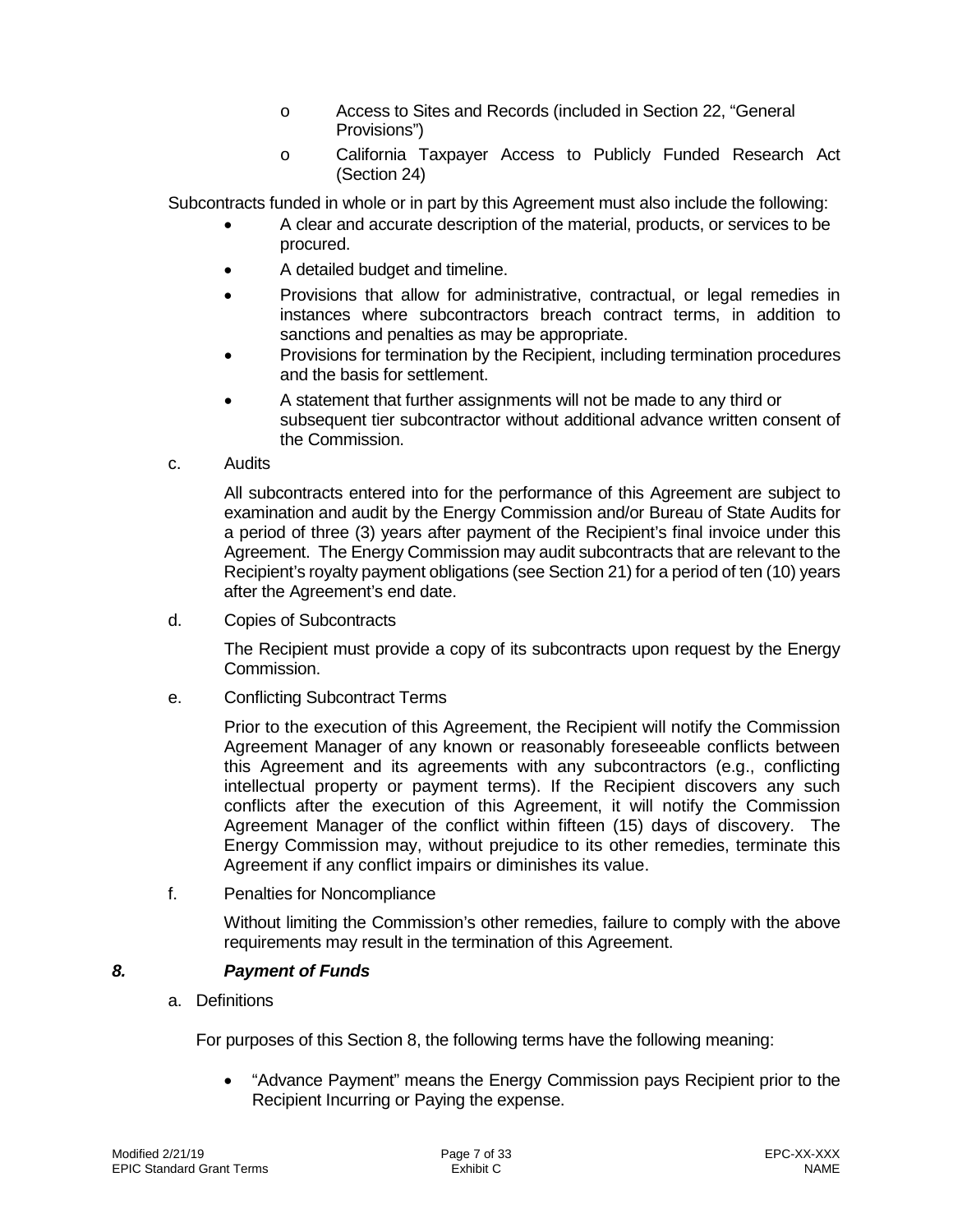- "Incurred Cost" means an expense for which the Recipient has become liable (legally obligated) to pay. Here are examples of incurred costs:
	- o The Recipient's staff has completed work during the month but has not been paid by the Recipient. These labor and associated costs (e.g., fringe benefits) are considered Incurred Costs.
	- o The Recipient has purchased a piece of equipment **and** received an invoice, bill, or receipt. The Recipient has not yet paid the invoice. The invoice shows the amount to be paid and confirmation of the sale. This is an Incurred Costs.

Incurred costs for equipment DO NOT include purchase orders unless accompanied by an invoice, bill, or receipt that shows the payment amount due to the seller for the equipment.

- "Paid Cost" means an expense for which the Recipient has already made payment.
- b. Advance Payments

Recipients can receive Advance Payments only for subcontractors with the U.S. Department of Energy laboratories. Otherwise, Advance Payments are NOT allowed under this Agreement. The Energy Commission in its sole discretion, and not the Recipient, decides if the Commission will make an Advance Payment.

c. Reimbursable Cost Requirements

In addition to any other requirements in this Agreement, the Energy Commission is only obligated to reimburse the Recipient for Incurred and Paid Costs that are (1) incurred during the Agreement Term; (2) invoiced within the required timeframes of this Agreement; (3) made in accordance with the Agreement's Budget; and (4) actual and allowable expenses under this Agreement.

ALL of the items in the Budget, including without limitation labor rates, fringe benefits rates and indirect costs rates and individually listed items are capped amounts (i.e., maximums), and the Recipient can only bill its ACTUAL amount up to capped amounts listed in the Budget. For example, if the Budget includes an employee's hourly rate of \$50/hour but the employee is only paid \$40/hour, the Recipient can only bill for \$40/hour. Under the same example, if the employee earned \$70/hour but the Budget only lists \$50/hour, the Recipient can only bill for \$50. Another example is if the maximum fringe benefit rate listed in the Budget is 20% but the Recipient's actual fringe benefit rate is only 15%, the Recipient can only bill at 15%. If the actual rates (e.g., direct labor rates, fringe benefit rates, and indirect rates) exceed the approved rates in the Budget, the difference may be charged to the agreement as a match share expenditure.

d. Recipient's 14-Day Payment Requirement for Incurred Costs

The Recipient shall pay ALL Incurred Costs for which it has invoiced the Energy Commission within 14 calendar days of receiving payment under this Agreement for the Incurred Costs. For example, if the Recipient invoices and then receives payment from the Commission on September 15 for an Incurred Cost of \$10,000, the Recipient shall pay the entire \$10,000 by September 29. This requirement is needed to prevent Recipients from creating long lead times for Incurred Costs (e.g., invoicing and receiving payment from the Commission but not paying for the Incurred Costs for weeks or months).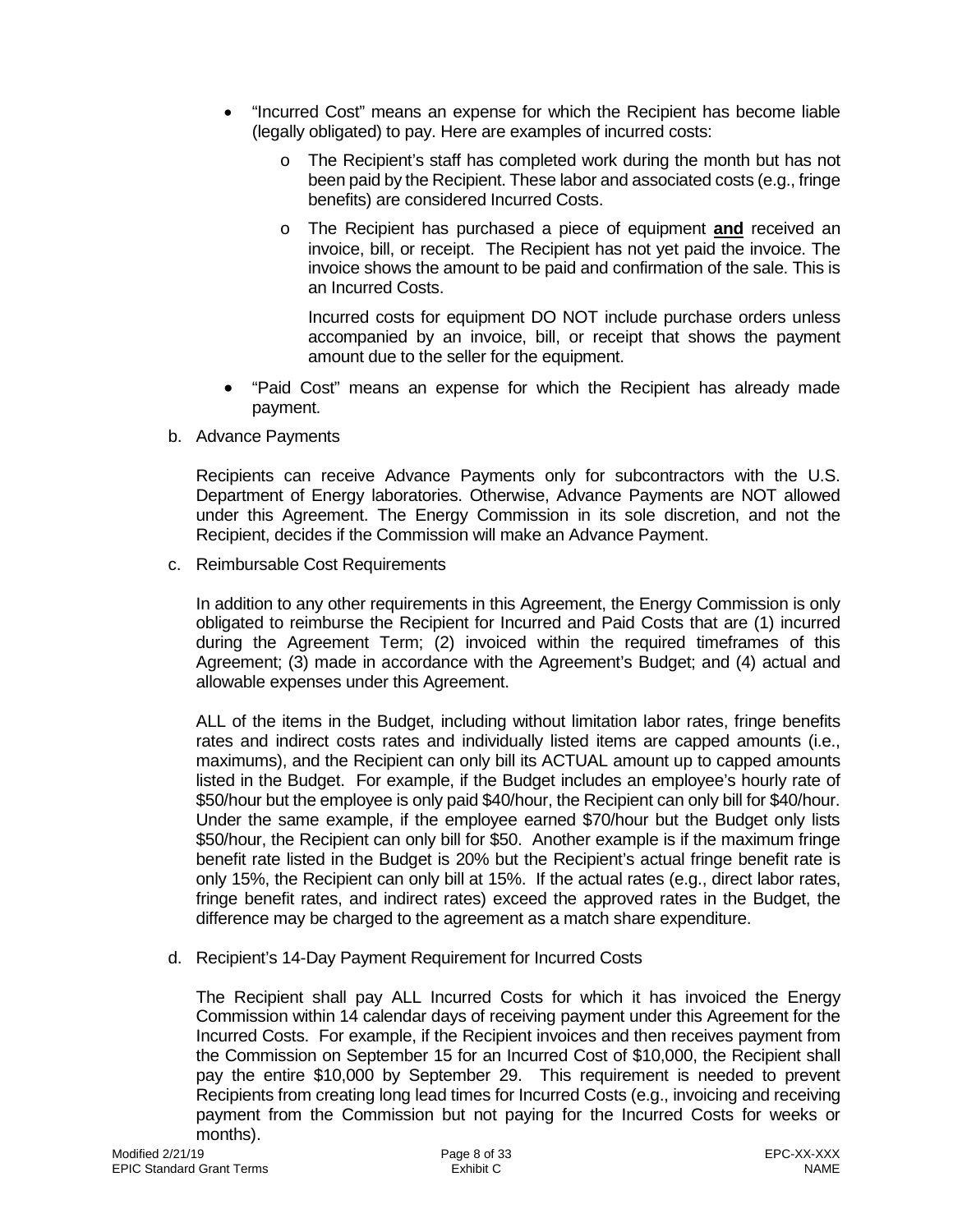The Recipient shall only invoice the Commission for Incurred Expenses the Recipient shall pay with 14 calendar days of receiving payment from the Commission. For example, assume the Recipient has an Incurred Cost for a piece of equipment that costs \$300,000 and will pay in three installments of \$100,000 each over three months. The Recipient shall only invoice the Commission for \$100,000 each month. The Recipient shall not invoice for the entire \$300,000 and retain the balance over the three months.

For any Incurred Costs for which the Recipient has received funds from the Energy Commission and does not pay within 14 calendar days, the Recipient shall on the very next business day after the 14 calendar days submit repayment of the unpaid amount back to the Energy Commission. Repaid funds will be placed back into the agreement and will be available to reimburse allowable costs in accordance with this agreement. When making a repayment under this provision, the Recipient shall specify "Repayment of Unspent Funds under Agreement EPC-18-022." Recipient shall remit the repayment to:

> California Energy Commission Accounting Office 1516 Ninth Street, MS-2 Sacramento, CA 95814

This repayment requirement of the Recipient is in addition to any other rights the Energy Commission can enforce relative to this Agreement. Recipient agrees and acknowledges that time is of the essence in paying Incurred Costs and submitting repayments and the Energy Commission can treat the Recipient's breach of either requirement as a material breach. Recipient can contact the Commission Agreement Manager for any questions about the logistics of making repayments.

e. Payment Requests

The Recipient may request payment from the Energy Commission at any time during the term of this Agreement but no more frequently than monthly. The final payment request, including retention, MUST be received by the Energy Commission no later than the agreement end date.

Recipient agrees and acknowledges that time is of the essence in submitting the final payment request. The Commission has a limited period of time, set by law, in which it can reimburse funds under this Agreement. Without prejudice to the Commission's other rights, the Recipient risks not receiving any funds, and relieves the Commission of any duty and liability whatsoever to pay, for any payment requests received after the end of the Agreement.

No reimbursement for food or beverages shall be made other than allowable per diem charges.

All Recipient expenditures, reimbursable and match, must occur within the approved term of this Agreement.

f. Invoice Approval and Disputes: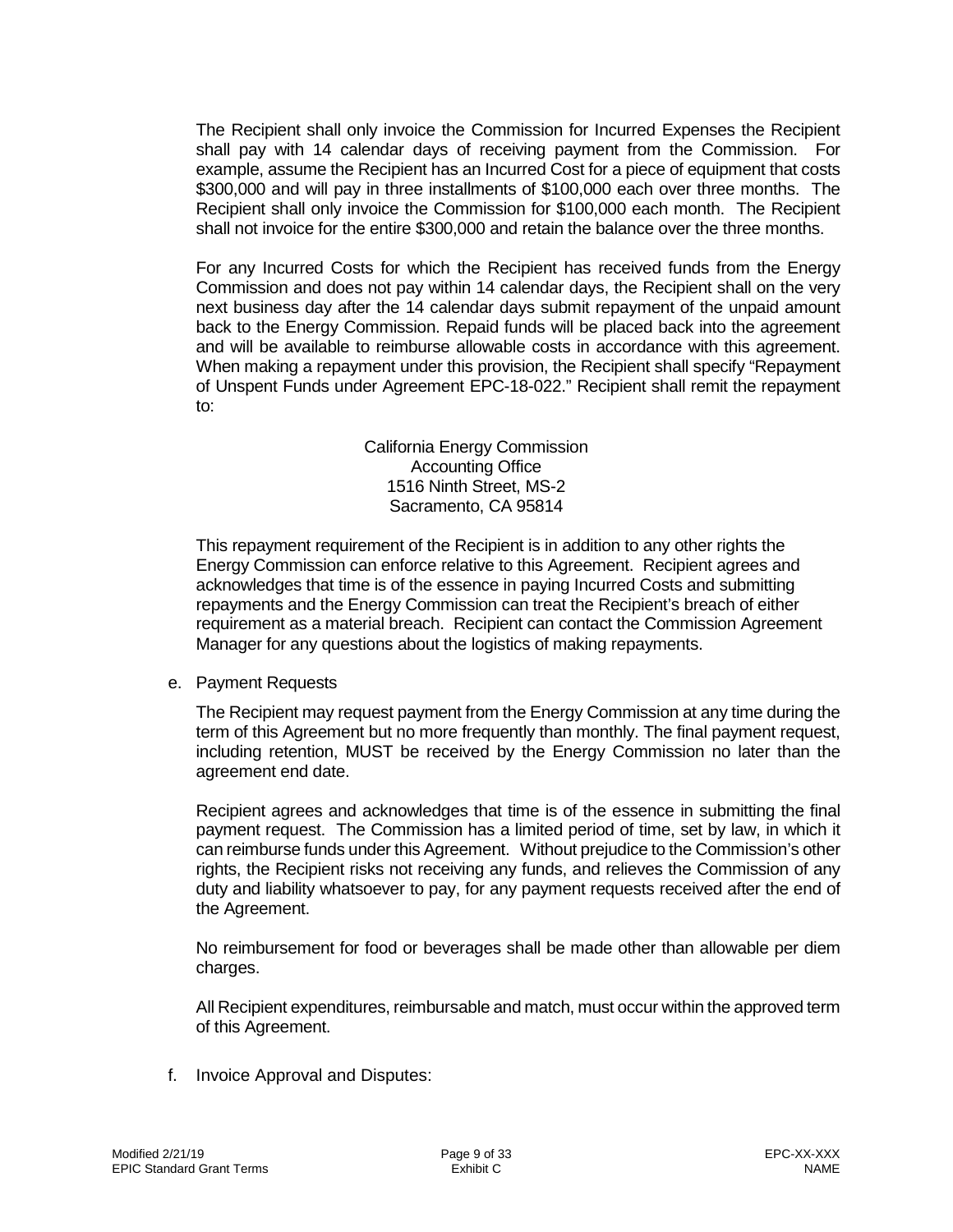Each request for payment is subject to the Commission Agreement Manager's approval. Payments will be made to the Recipient for undisputed invoices. An undisputed invoice is an invoice submitted by the Recipient for work performed, for which project expenditures and products meet all Agreement conditions, and for which additional evidence is not required to determine its validity.

The invoice will be disputed if all products due for the billing period have not been received and approved, if the invoice is inaccurate, or if it does not comply with the terms of this Agreement. If the invoice is disputed, the Recipient will be notified via a Dispute Notification Form (Std. 209).

g. Recipient's headquarters:

For purposes of payment, the Recipient's headquarters is the location of the Recipient's office where the majority of its employees assigned responsibilities for this Agreement are permanently assigned.

h. Multiple Non-Energy Commission Funding Sources:

No payment will be made for costs identified in recipient invoices that have been or will be reimbursed by another source, including but not limited to an agreement with another government entity.

"Government Entity" means: (1) a state governmental agency; (2) a state college or university; (3) a local government entity or agency, including those created as a Joint Powers Authority; (4) an auxiliary organization of the California State University or a California community college; (5) the federal government; (6) a foundation organized to support the Board of Governors of the California Community Colleges; and (7) an auxiliary organization of the Student Aid Commission established under California Education Code Section 69522.

i. Reduced funding:

If the Energy Commission does not receive sufficient funds under the Budget Act or from the investor-owned utility administrators of the EPIC program to fully fund the work identified in Exhibit A (Scope of Work), the following will occur:

- a) If the Energy Commission has received a reduced amount of funds for the work, it may: (1) offer an Agreement amendment to the Recipient to reflect the reduced amount; or (2) cancel this Agreement (with no liability occurring to the State).
- b) If the Energy Commission has received no funds for the work identified in Exhibit A: (1) this Agreement will be of no force and effect; (2) the State will have no obligation to pay any funds to the Recipient; and (3) the Recipient will have no obligation to perform any work under this Agreement.
- j. Allowability of Costs
	- a) Allowable Costs

The costs for which the Recipient will be reimbursed under this Agreement include all costs, direct and indirect, incurred in the performance of the work identified in the Scope of Work. Costs must be incurred within the Agreement term. Factors to be considered in determining whether an individual item of cost is allowable include: (i) reasonableness of the item, including necessity of the item for the work; (ii) applicable federal cost principles or acquisition regulations incorporated by reference in Section 2 of this Agreement; and (iii) the terms and conditions of this Agreement.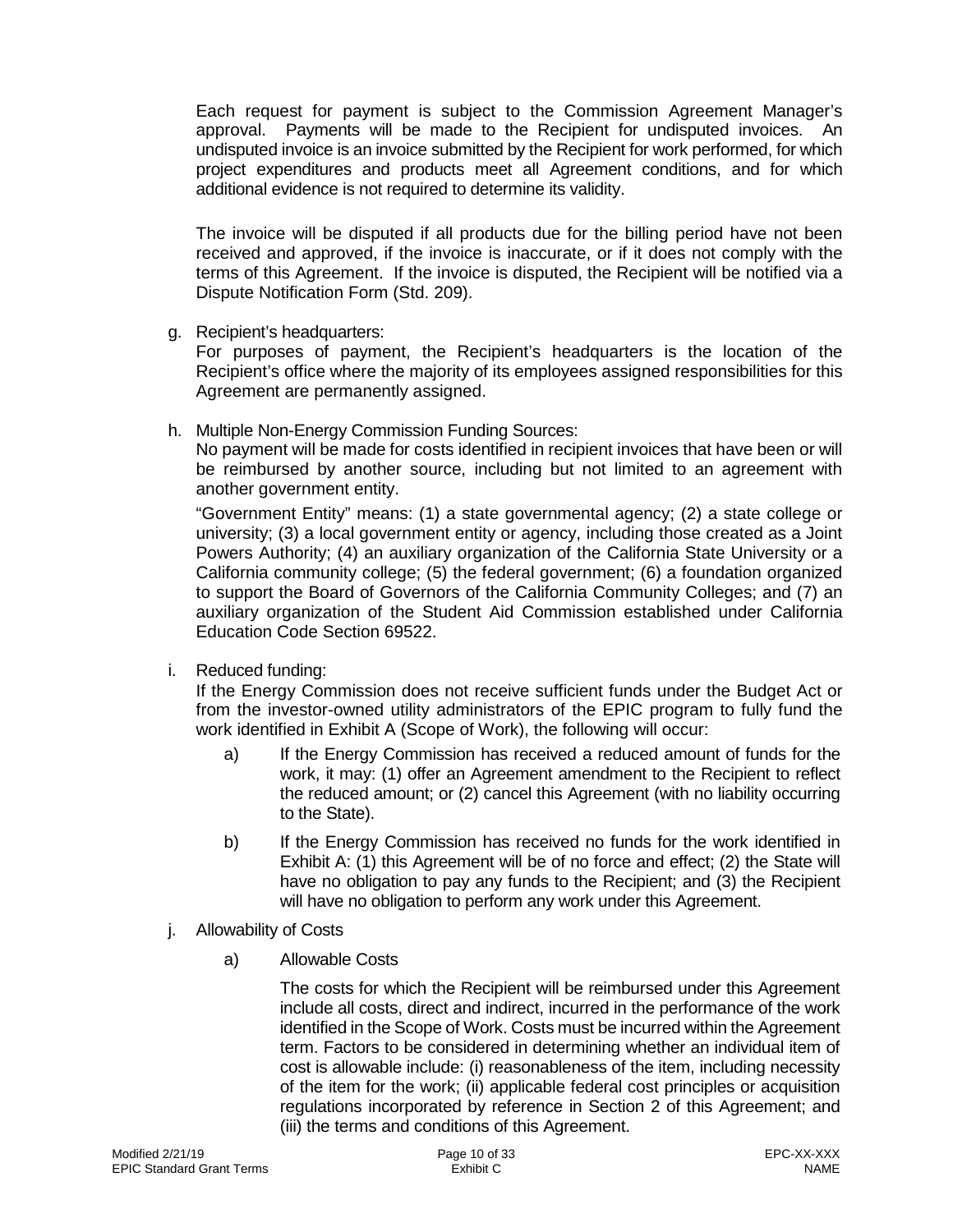b) Unallowable Costs

Below are examples of unallowable costs. Details concerning the allowability of costs are available from the Energy Commission's Accounting Office.

- a) Profit of the Recipient or fees (this restriction does not apply to subcontractors);
- b) Contingency costs;
- c) Imputed costs (e.g., cost of money);
- d) Fines and penalties;
- e) Losses;
- f) Excess profit taxes; and
- g) Unapproved, increased rates and fees for this Agreement
- c) Except as provided for in this Agreement or applicable California law or regulations, the Recipient will use the federal cost principles and/or acquisition regulations incorporated by reference in Section 2 of this Agreement when determining allowable and unallowable costs. In the event of a conflict, this Agreement takes precedence over the federal cost principles and/or acquisition regulations.
- k. Payment Request Format

Each request for payment will consist of, but not be limited to, the following:

- 1) An invoice that includes a list of Incurred and Paid Costs. Backup documentation is required at the time of invoice submittal, such as time cards, vendor invoices, and proof of payment (e.g., cancelled checks). Unless otherwise specified in Exhibit B or the invoice template, the invoice must include the following:
	- a) Agreement number;
	- b) Date prepared;
	- c) Recipient's Federal tax ID number;
	- d) Billing period;
	- e) Recipient's actual labor expenditures, including hourly unloaded labor rates by individual name and classification, hours worked, and benefits (fully loaded rates may only be used if they are included in the grant budget);
	- f) Non-labor expenses, including fringe benefits, indirect overhead, and general/administrative expenses;
	- g) Operating expenses, including travel, equipment, materials, and other;
	- h) By budget line item (cost component) category, the budgeted amount, amount billed to date, currently billed amount, and balance of funds;
	- i) Match fund expenditures (if applicable);
	- j) Receipts for travel (including departure and return times), equipment, materials, and miscellaneous; and
	- k) Subcontractor invoices that include all items above, for correspondence with the budget (e.g., if the budget lists hourly labor rates, the subcontractor's invoice should include hourly labor rates).
- 2) A progress report that documents evidence of progress, as described in the Scope of Work.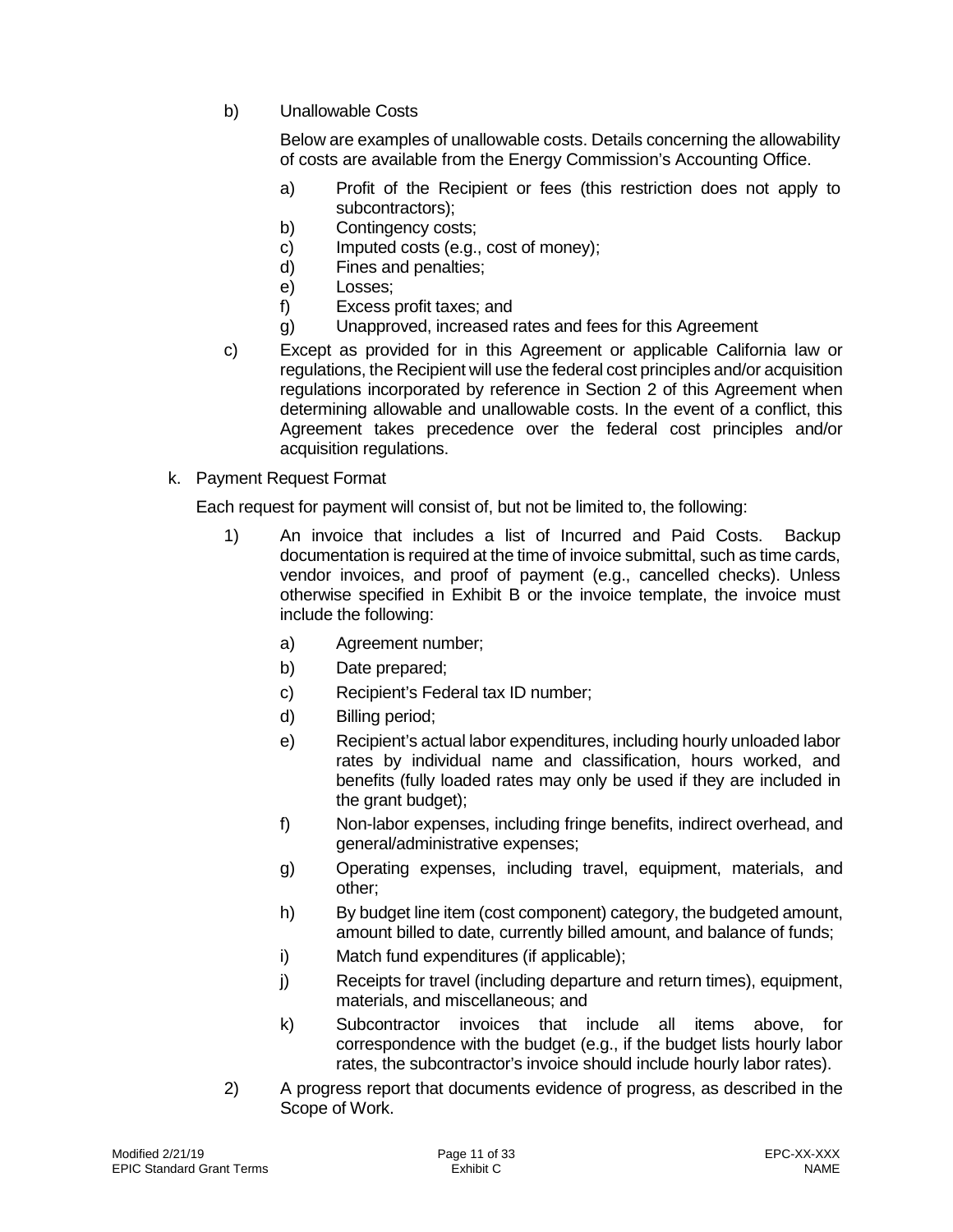3) Products prepared by the Recipient during the invoicing period, as described in the Scope of Work.

The Commission will accept computer-generated or electronically transmitted invoices without backup documentation provided that the Recipient mails a hard copy the same day.

The Recipient must submit all invoices to the following address:

California Energy Commission Accounting Office 1516 Ninth Street, MS-2 Sacramento, CA 95814

If the Recipient has not otherwise provided to the Commission documentation showing the Recipient's payment of Incurred Costs, the Recipient shall provide such documentation as soon as possible and not later than three working days from a request from Commission personnel.

l. Certification

The following certification will be included on each payment request form and signed by the Recipient's authorized officer:

*The documents included in this request for payment are true and correct to the best of my knowledge and I, as an agent of [Company Name] have authority to submit this request. I certify that reimbursement for these costs has not and will not be received from any other sources, including but not limited to a government entity contract, subcontract, or other procurement method. For projects considered to be a public work, prevailing wages were paid to eligible workers who provided labor for the work covered by this invoice; the Recipient and all subcontractors have complied with prevailing wage laws.*

m. Fringe Benefit, Indirect Overhead, General and Administrative (G&A), and Facilities and Administration (F&A) Rates

Indirect cost rates must be developed in accordance with generally accepted accounting principles and the applicable federal cost principles or acquisition regulations (see the provisions incorporated by reference in Section 2). If the Recipient has an approved fringe benefits or indirect cost rate (indirect overhead, G&A, or F&A) from its cognizant federal agency, the Recipient may bill at the federal rate up to the budget rate caps if the following conditions are met:

- The Recipient may bill at the federal provisional rate but must adjust annually to reflect its actual final rates for the year in accordance with the Labor, Fringe, and Indirect Invoicing Instructions contained in the budget (Exhibit B).
- The cost pools used to develop the federal rates must be allocable to the Agreement, and the rates must be representative of the portion of costs benefiting the Agreement. For example, if the federal rate is for manufacturing overhead at the Recipient's manufacturing facility and the Agreement is for research and development at the Recipient's research facility, the federal indirect overhead rate would not be applicable to the Agreement.
- The federal rate must be adjusted to exclude any costs that are specifically prohibited in the Agreement.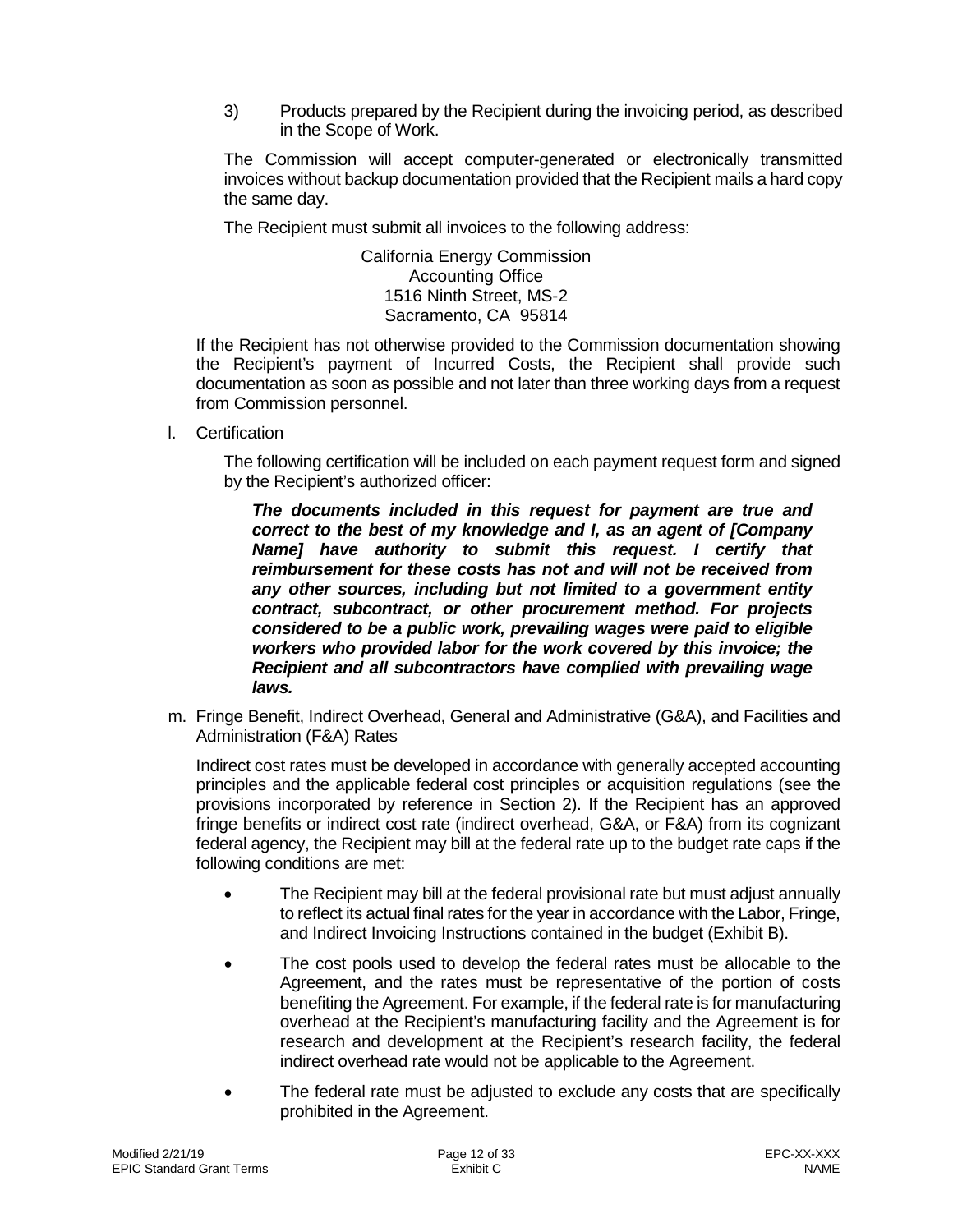- The Recipient may only bill up to the Agreement budget rate caps, unless and until an amendment to the budget is approved.
- n. Retention

The Energy Commission shall retain 10 percent of any payment request or 10 percent of the total Energy Commission award at the end of the project. The Energy Commission has the sole discretion to decide which of these methods of retention will be used in this Agreement. The Recipient must submit a completed payment request requesting release of the retention within the required timeframe (see part e "Payment Requests" above in this term). The Commission Agreement Manager will review the project file and, when satisfied that the terms of the funding Agreement have been fulfilled, will authorize release of the retention.

Retention may be released upon completion of tasks that are considered separate and distinct (i.e., the task is a stand-alone piece of work and could be completed without the other tasks). Tasks for administration or management of the Agreement and/or subcontractors are not considered separate and distinct tasks. The tasks for which retention may be released prior to the end of the Agreement must be identified in Exhibit B (budget).

When the Commission withholds 10% retention from each invoice, the Recipient can choose to flow down the retention requirement to its subcontractors subject to the following restrictions and any other requirements in this Agreement:

- The Recipient shall not flow down retention requirements to U.S. Department of Energy national laboratory subcontractors.
- The retention flowed down to subcontractors can only be up to a total of 10% of the amount of Commission funds the subcontractor is to receive. The Recipient is responsible for carrying the retention for its funded portion of the entire Agreement and cannot pass its share of retention to subcontractors. Here are three examples:
	- i. A subcontractor submits an invoice for \$100,000 to the Recipient, and the Recipient in turn submits it to the Commission. The Commission will only pay \$90,000 of the invoice and the Recipient can elect to pay only \$90,000 to the subcontractor.
	- ii. The subcontractor is the U.S. Department of Energy national laboratory and it submits an advance request for \$100,000 to the Recipient, including any other documents required in the Energy Commission's U.S. Department of Energy Terms and Conditions. The Recipient in turn submits the advance requests to the Commission for payment. The Commission will pay the full amount of the advance requests to the Recipient and the Recipient must pay the full amount to the U.S. Department of Energy.
	- iii. The Recipient's submits an invoice for its own staff in the amount of \$20,000. The Commission will only pay \$18,000 to the Recipient, and the Recipient cannot withhold the \$2,000 difference from subcontractor reimbursements.

These requirements apply to all levels of subcontractors (e.g., a subcontractor to a subcontractor).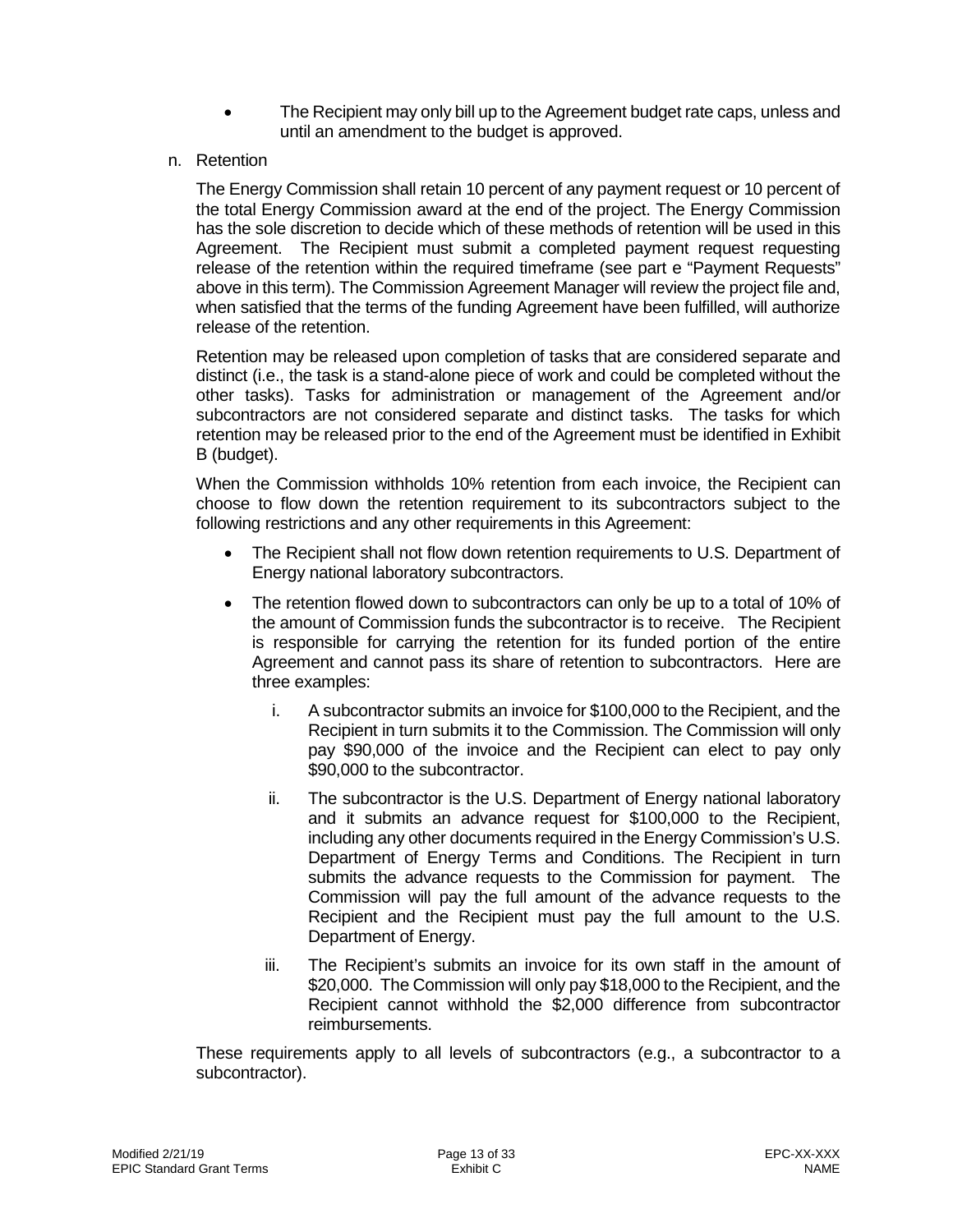# *9. Travel and Per Diem*

- <span id="page-13-0"></span>a. Travel not listed in the budget requires prior written authorization from the Commission Agreement Manager.
- b. No reimbursement for food or beverages will be made other than for allowable per diem charges.
- c. The Recipient will be reimbursed for authorized travel and per diem up to, but not to exceed, the rates allowed nonrepresented state employees. Current allowable travel reimbursement rates can be obtained from the Commission's web site at [http://www.energy.ca.gov/contracts/TRAVEL\\_PER\\_DIEM.PDF.](http://www.energy.ca.gov/contracts/TRAVEL_PER_DIEM.PDF)
- d. Travel expense claims must detail expenses using the allowable rates, and the Recipient must sign and date each travel expense claim before submitting it to the Commission for payment. Expenses must be listed by trip, including dates and times of departure and return. Travel expense claims supporting receipts and expense documentation must be attached to the Recipient's Payment Request. A vehicle license number is required when claiming mileage, parking, or toll charges. Questions regarding allowable travel expenses or per diem should be addressed to the Commission Agreement Manager.

# *10. Prevailing Wage*

<span id="page-13-1"></span>a. Requirement

Projects funded by the Energy Commission often involve construction, alteration, demolition, installation, repair, or maintenance work over \$1,000. Such projects might be considered "public works" under the California Labor Code (See California Labor Code Section 1720 et seq. and Title 8 California Code of Regulations, Section 16000 et seq.). Public works projects require the payment of prevailing wages. Prevailing wage rates can be significantly higher than nonprevailing wage rates.

b. Determination of Project's Status

Only the California Department of Industrial Relations (DIR) and courts of competent jurisdiction may issue legally binding determinations that a particular project is or is not a public work. If the Recipient is unsure whether the project funded by the Agreement is a "public work" as defined in the California Labor Code, it may wish to seek a timely determination from DIR or an appropriate court. As such processes can be time consuming, it may not be possible to obtain a timely determination before the date for performance of the Agreement.

By accepting this grant, the Recipient is fully responsible for complying with all California public works requirements, including but not limited to payment of prevailing wage. As a material term of this grant, the Recipient must either:

- 1) Timely obtain a legally binding determination from DIR or a court of competent jurisdiction before work begins on the project that the proposed project is not a public work; or
- 2) Assume that the project is a public work and ensure that:
	- Prevailing wages are paid unless and until DIR or a court of competent jurisdiction determines that the project is not a public work;
	- The project budget for labor reflects these prevailing wage requirements; and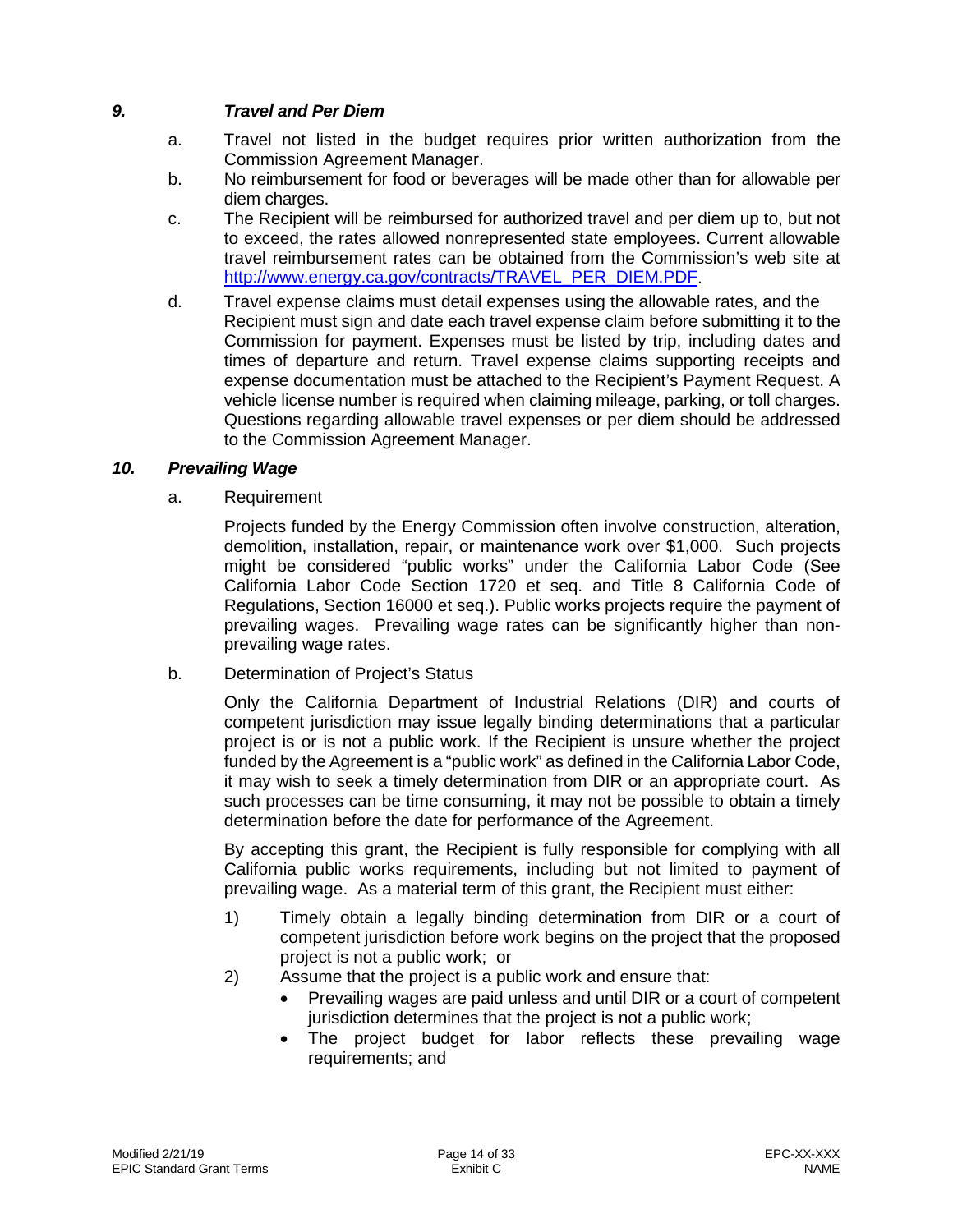• The project complies with all other requirements of prevailing wage law, including but not limited to keeping accurate payroll records and complying with all working hour requirements and apprenticeship obligations.

California Prevailing Wage law provides for substantial damages and financial penalties for failure to pay prevailing wages when such payment is required.

c. Subcontractors and Flow-down Requirements

The Recipient will ensure that its subcontractors also comply with the public works/prevailing wage requirements above. The Recipient will ensure that all agreements with its subcontractors to perform work related to this Project contain the above terms regarding payment of prevailing wages on public works projects. The Recipient is responsible for any failure of its subcontractors to comply with California prevailing wage and public works laws.

d. Indemnification and Breach

Any failure of the Recipient or its subcontractors to comply with the above requirements will constitute breach of this Agreement which excuses the Commission's performance of this Agreement at the Commission's option, and will be at the Recipient's sole risk. In such a case, the Commission will refuse payment to the Recipient of any amount under this award and the Commission will be released, at its option, from any further performance of this Agreement or any portion thereof. The Recipient will indemnify the Energy Commission and hold it harmless for any and all financial consequences arising out of or resulting from the failure of the Recipient and/or any of its subcontractors to pay prevailing wages or to otherwise comply with the requirements of prevailing wage law.

e. Budget

The Recipient's budget on public works projects must indicate which job classifications are subject to prevailing wage. For detailed information about prevailing wage and the process to determine if the proposed project is a public work, the Recipient may wish to contact DIR or a qualified labor attorney for guidance.

f. Covered Trades

For public works projects, the Recipient may contact DIR for a list of covered trades and the applicable prevailing wage.

g. Questions

If the Recipient has any questions about this contractual requirement or the wage, record keeping, apprenticeship, or other significant requirements of California prevailing wage law, the Recipient should consult DIR and/or a qualified labor attorney before entering into this Agreement.

h. Certification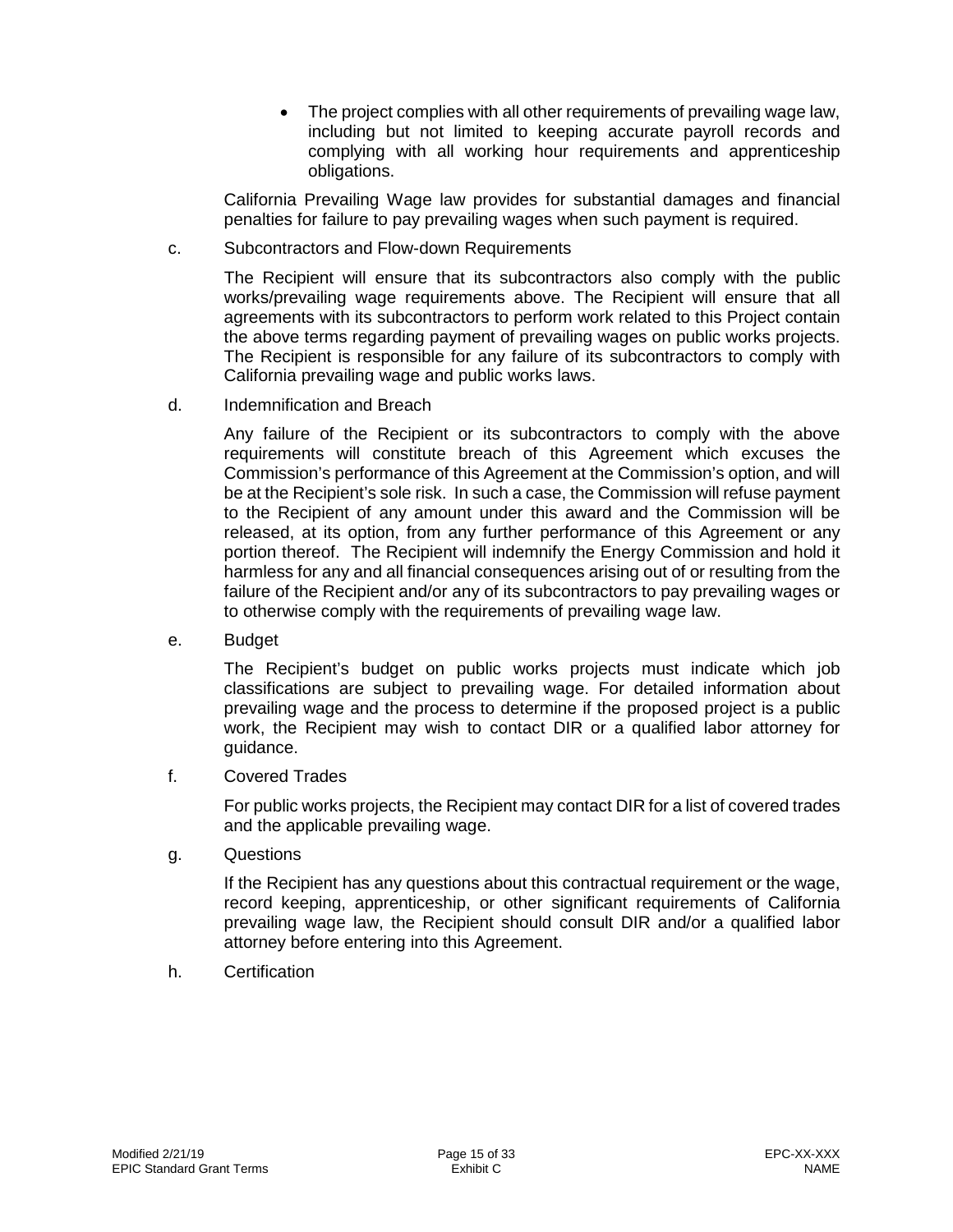The Recipient will certify to the Energy Commission on each payment request form either that: (a) prevailing wages were paid to eligible workers who provided labor for work covered by the payment request and the Recipient and all contractors and subcontractors otherwise complied with all California prevailing wage laws; or (b) the project is not a public work requiring the payment of prevailing wages. In the latter case, the Recipient will provide competent proof of a DIR or court determination that the project is not a public work requiring the payment of prevailing wages.

Prior to the release of any retained funds under this Agreement, the Recipient will submit to the Energy Commission the above-described certificate signed by the Recipient and all contractors and subcontractors performing public works activities on the project. Absent this certificate, the Recipient will have no right to any funds under this Agreement, and Commission will be relieved of any obligation to pay any funds.

## *11. Recordkeeping, Cost Accounting, and Auditing*

a. Cost Accounting

<span id="page-15-0"></span>The Recipient will keep separate, complete, and correct accounting of the costs involved in completing the project and any match-funded portion of the project. The Commission or its agent will have the right to examine the Recipient's books of accounts at all reasonable times, to the extent necessary to verify the accuracy of the Recipient's reports.

## b. Accounting Procedures

The Recipient's costs will be determined on the basis of its accounting system procedures and practices employed as of the effective date of this Agreement, provided that the Recipient uses generally accepted accounting principles and cost reimbursement practices. The Recipient's cost accounting practices used in accumulating and reporting costs during the performance of this Agreement will be consistent with the practices used in estimating costs for any proposal to which this Agreement relates; provided that such practices are consistent with the other terms of this Agreement and that such costs may be accumulated and reported in greater detail during performance of this Agreement.

The Recipient's accounting system will distinguish between direct and indirect costs. All costs incurred for the same purpose, in like circumstances, are either direct costs only or indirect costs only with respect to costs incurred under this Agreement.

c. Audit Rights

The Recipient will maintain books, records, documents, and other evidence, based on the procedures set forth above, sufficient to reflect properly all costs claimed to have been incurred in the performance of this Agreement. The Energy Commission, another state agency, and/or a public accounting firm designated by the Energy Commission may audit the Recipient's accounting records at all reasonable times, with prior notice by the Energy Commission.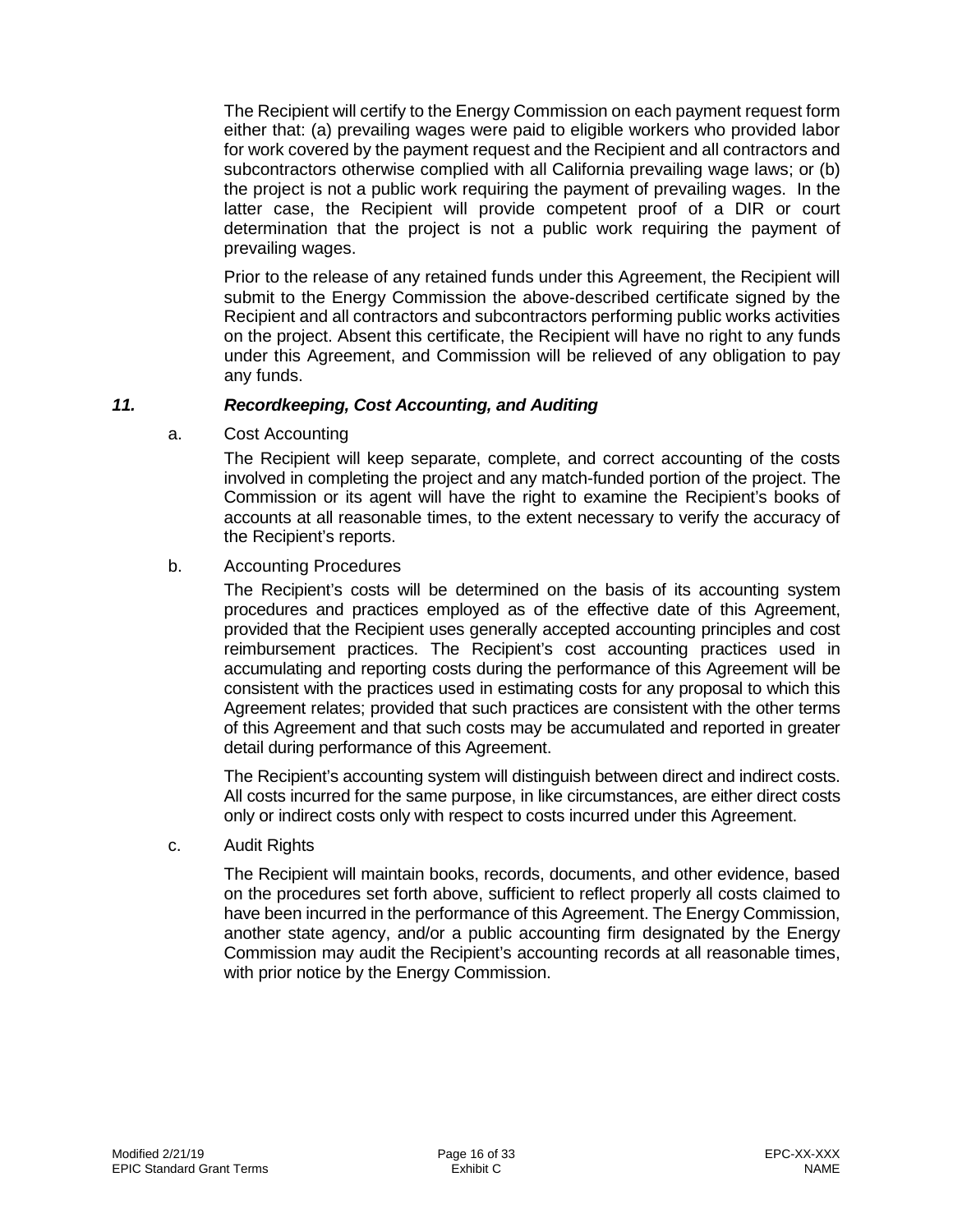It is the intent of the parties that the audits will ordinarily be performed not more frequently than once every twelve (12) months during the performance of the work and once at any time within three (3) years after payment by the Energy Commission of the Recipient's final invoice. However, performance of any such interim audits by the Energy Commission does not preclude further audit. The Energy Commission may audit books, records, documents, and other evidence relevant to the Recipient's royalty payment obligations (see Section 21) for a period of ten (10) years after payment of the Recipient's final invoice.

The Recipient will allow the auditor(s) to access such records during normal business hours, and will allow interviews of any employees who might reasonably have information related to such records. The Recipient will include a similar right of the state to audit records and interview staff in any subcontract related to the performance of this Agreement.

d. Refund to the Energy Commission

If the Energy Commission determines that any invoiced and paid amounts exceed the actual allowable incurred costs, the Recipient will repay the amounts to the Energy Commission within thirty (30) days of request or as otherwise agreed by the Energy Commission and the Recipient. If the Energy Commission does not receive such repayments, it will be entitled to take actions such as withholding further payments to the Recipient and seeking repayment from the Recipient.

e. Audit Cost

The Recipient will bear its cost of participating in any audit (e.g., mailing or travel expenses). The Energy Commission will bear the cost of conducting the audit unless the audit reveals an error detrimental to the Energy Commission that exceeds more than ten percent (10%) or \$5,000 (whichever is greater) of: (1) the amount audited; or (2) if a royalty audit, the total royalties due in the period audited. The Recipient will pay the refund as specified in subsection (d), and will reimburse the Energy Commission for reasonable costs and expenses incurred by the Commission in conducting the audit.

f. Match or Cost Share

If the budget includes a match share requirement, the Recipient's commitment of resources, as described in this Agreement, is a required expenditure for receipt of Energy Commission funds. The funds will be released only if the required match percentages are expended. The Recipient must maintain accounting records detailing the expenditure of the match (actual cash and in-kind, non-cash services), and report on match share expenditures on its request for payment.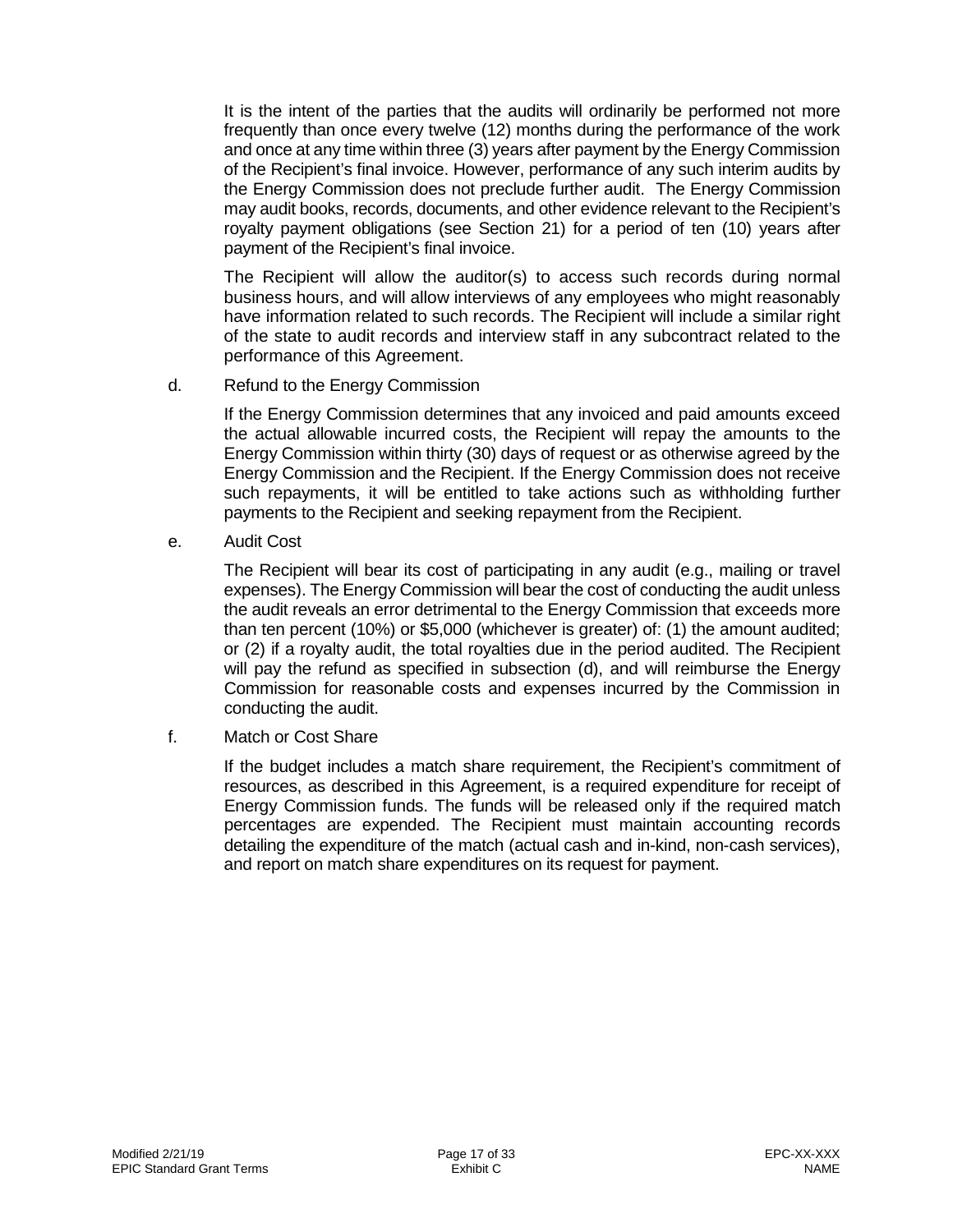### *12. Workers' Compensation Insurance*

- <span id="page-17-0"></span>a. The Recipient warrants that it carries Worker's Compensation Insurance for all of its employees who will be engaged in the performance of this Agreement, and agrees to furnish to the Commission Agreement Manager satisfactory evidence of this insurance upon the Commission Agreement Manager's request.
- b. If the Recipient is self-insured for worker's compensation, it warrants that the selfinsurance is permissible under the laws of the State of California and agrees to furnish to the Commission Agreement Manager satisfactory evidence of the insurance upon the Commission Agreement Manager's request.

#### *13. Permits and Clearances*

<span id="page-17-1"></span>The Recipient is responsible for ensuring that all necessary permits and environmental documents are prepared and that clearances are obtained from the appropriate agencies.

#### *14. Equipment*

<span id="page-17-2"></span>Title to equipment acquired by the Recipient with grant funds will vest in the Recipient. The Recipient may use the equipment in the project or program for which it was acquired as long as needed, regardless of whether the project or program continues to be supported by grant funds. However, the Recipient may not sell, lease, or encumber the property (i.e., place a legal burden on the property such as a lien) during the Agreement term without the Commission Agreement Manager's prior written approval.

The Recipient may refer to the applicable federal regulations incorporated by reference in this Agreement for guidance regarding additional equipment requirements.

#### *15. Stop Work*

<span id="page-17-3"></span>Energy Commission staff may, at any time by written notice to the Recipient, require the Recipient to stop all or any part of the work tasks in this Agreement. Stop work orders may be issued for reasons such as a project exceeding budget, noncompliance with the standard of performance, out of scope work, project delays, and misrepresentations.

- a. Compliance. Upon receipt of a stop work order, the Recipient must immediately take all necessary steps to comply with the order and to stop the incurrence of costs allocable to the Energy Commission.
- b. Canceling a Stop Work Order. The Recipient may resume the work only upon receipt of written instructions from Energy Commission staff.

#### *16. Termination*

a. Purpose

<span id="page-17-4"></span>Because the Energy Commission is a state entity and provides funding on behalf of all California ratepayers, it must be able to terminate the Agreement upon the default of the Recipient and to proceed with the work required under the Agreement in any manner it deems proper. The Recipient agrees that upon any of the events triggering the termination of the Agreement by the Energy Commission, the Energy Commission has the right to terminate the Agreement, and it would constitute bad faith of the Recipient to interfere with the immediate termination of the Agreement by the Energy Commission.

b. With Cause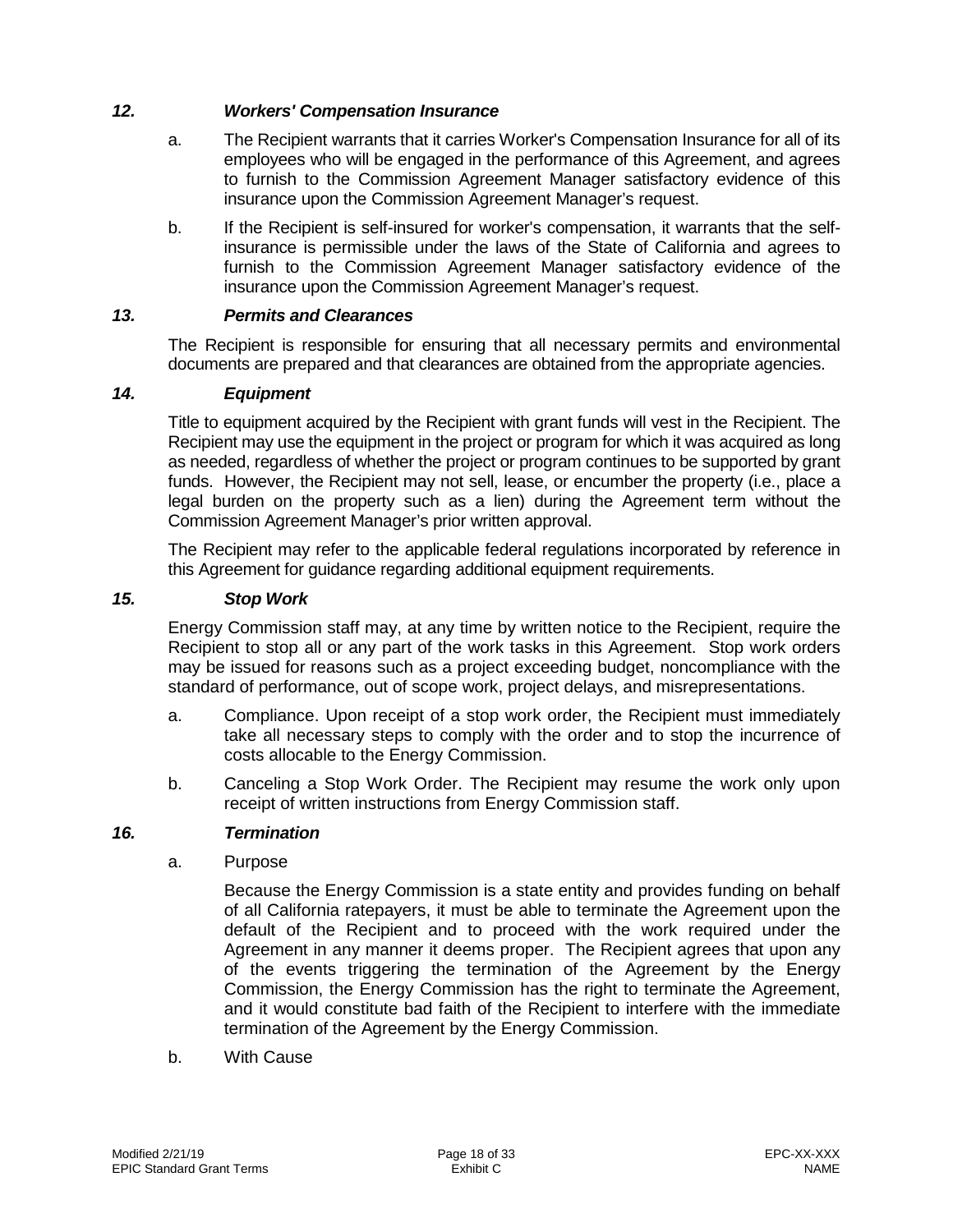The Energy Commission may, for cause, terminate this Agreement upon giving five (5) calendar days advance written notice to the Recipient. In this event, the Recipient will use all reasonable efforts to mitigate its expenses and obligations. The Recipient will relinquish possession of equipment purchased for this Agreement with Energy Commission funds to the Commission, or the Recipient may purchase the equipment as provided by the terms of this Agreement, with approval of the Energy Commission.

The term "for cause" includes but is not limited to the following:

- Partial or complete loss of match funds;
- Reorganization to a business entity unsatisfactory to the Energy Commission;
- Retention or hiring of subcontractors, or replacement or addition of personnel, that fail to perform to the standards and requirements of this Agreement;
- The Recipient's inability to pay its debts as they become due and/or the Recipient's default of an obligation that impacts its ability to perform under this Agreement; or
- Significant change in state or Energy Commission policy such that the work or product being funded would not be supported by the Commission.

## c. Without Cause

The Energy Commission may terminate this Agreement without cause upon giving thirty (30) days advance written notice to the Recipient. In this event, the Recipient will use all reasonable efforts to mitigate its expenses and obligations.

## *17. Indemnification*

<span id="page-18-0"></span>To the extent allowed under California law, the Recipient will indemnify, defend, and hold harmless the state (including the Energy Commission) and state officers, agents, and employees from any and all claims and losses in connection with the performance of this Agreement.

#### *18. Confidentiality*

- <span id="page-18-1"></span>a. Identification of Confidential Information
	- 1) Prior to the effective date of this Agreement, the Recipient will identify all products (or information contained within products) that it considers to be confidential, in addition to the legal basis for confidentiality, in Attachment 1 to this Exhibit. If the Energy Commission agrees that the information is confidential, it will not disclose it except as provided in subsection (b).
	- 2) During the Agreement, if the Recipient develops additional products (or information contained within products) not originally anticipated as confidential, it will follow the procedures for a request for designation of confidential information specified in Title 20 California Code of Regulations (CCR) Section 2505.

The Energy Commission's Executive Director will make the confidentiality determination. Such subsequent determinations may be added to the list of confidential deliverables in the Attachment 1 to this Exhibit. The Energy Commission will not disclose information subject to an application for confidential designation except as provided in subsection (b).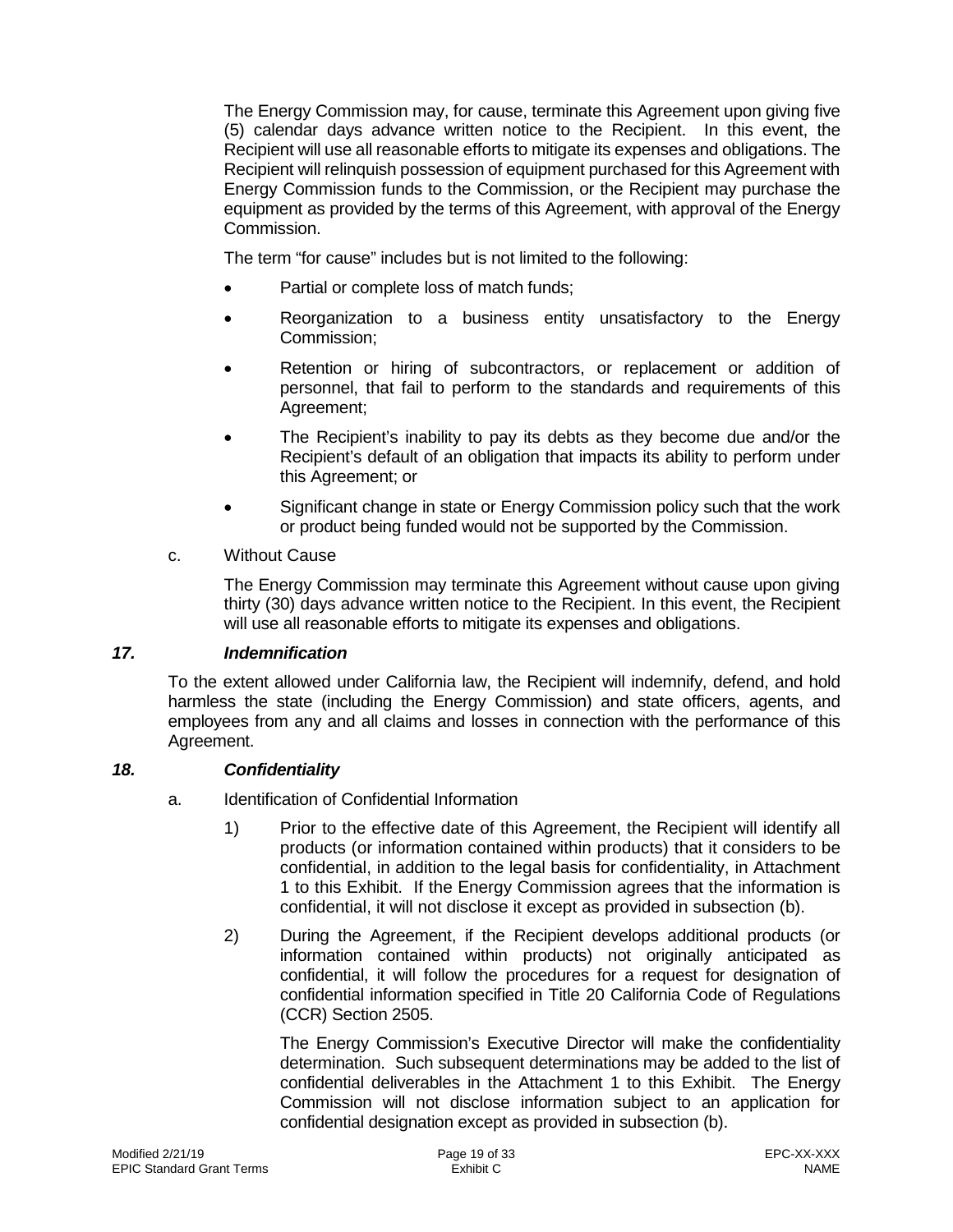3) When submitting products containing confidential information, the Recipient will mark each page of any document containing confidential information as "confidential", and present it in a sealed package to the Contracts, Grants, and Loans Office.

The Commission Agreement Manager may require the Recipient to submit a non-confidential version of the product, if it is feasible to separate the confidential information from the non-confidential information. The Recipient is not required to submit such products in a sealed package.

b. Disclosure of Confidential Information

The Energy Commission will only disclose confidential information under the circumstances specified in Title 20 CCR Sections 2506, 2507, and 2508. All confidential information that is legally disclosed by the Recipient or any other entity will become a public record and will no longer be subject to the Energy Commission's confidentiality designation.

c. Waiver of Consequential Damages

In no event will the Energy Commission, the California Public Utilities Commission, or the state of California be liable for any special, incidental, or consequential damages based on breach of warranty, breach of contract, negligence, strict tort, or any other legal theory for the disclosure of the Recipient's confidential information, even if the Commission has been advised of the possibility of such damages.

Damages that the Energy Commission, the California Public Utilities Commission, and the state of California will not be responsible for include but are not limited to: lost profit; lost savings or revenue; lost goodwill; lost use of the product or any associated equipment; cost of capital; cost of any substitute equipment, facilities, or services; downtime; the claims of third parties including customers; and injury to property.

- d. Limitations on the Disclosure of Products
	- 1) During the Agreement, the Recipient and subcontractors must receive approval from the Commission Agreement Manager prior to disclosing the contents of any draft product to a third party. However, if the Energy Commission makes a public statement about the content of any product provided by the Recipient and the Recipient believes the statement is incorrect, the Recipient may state publicly what it believes is correct.
	- 2) Except as provided in Title 20 CCR Sections 2506, 2507, and 2508, the Recipient may not disclose any information provided to it by the Energy Commission for the performance of this Agreement if the information has been designated as confidential or is the subject of a pending application for confidential designation. At the election of the Commission Agreement Manager, the Recipient, its employees, and its subcontractors must execute a confidentiality agreement provided by the Commission Agreement Manager.
	- 3) The Recipient will ensure that each of its officers, employees, and subcontractors who are involved in the performance of this Agreement are informed about these disclosure limitations and will abide by them.

### *19. Pre-Existing and Independently Funded Intellectual Property*

<span id="page-19-0"></span>a. Ownership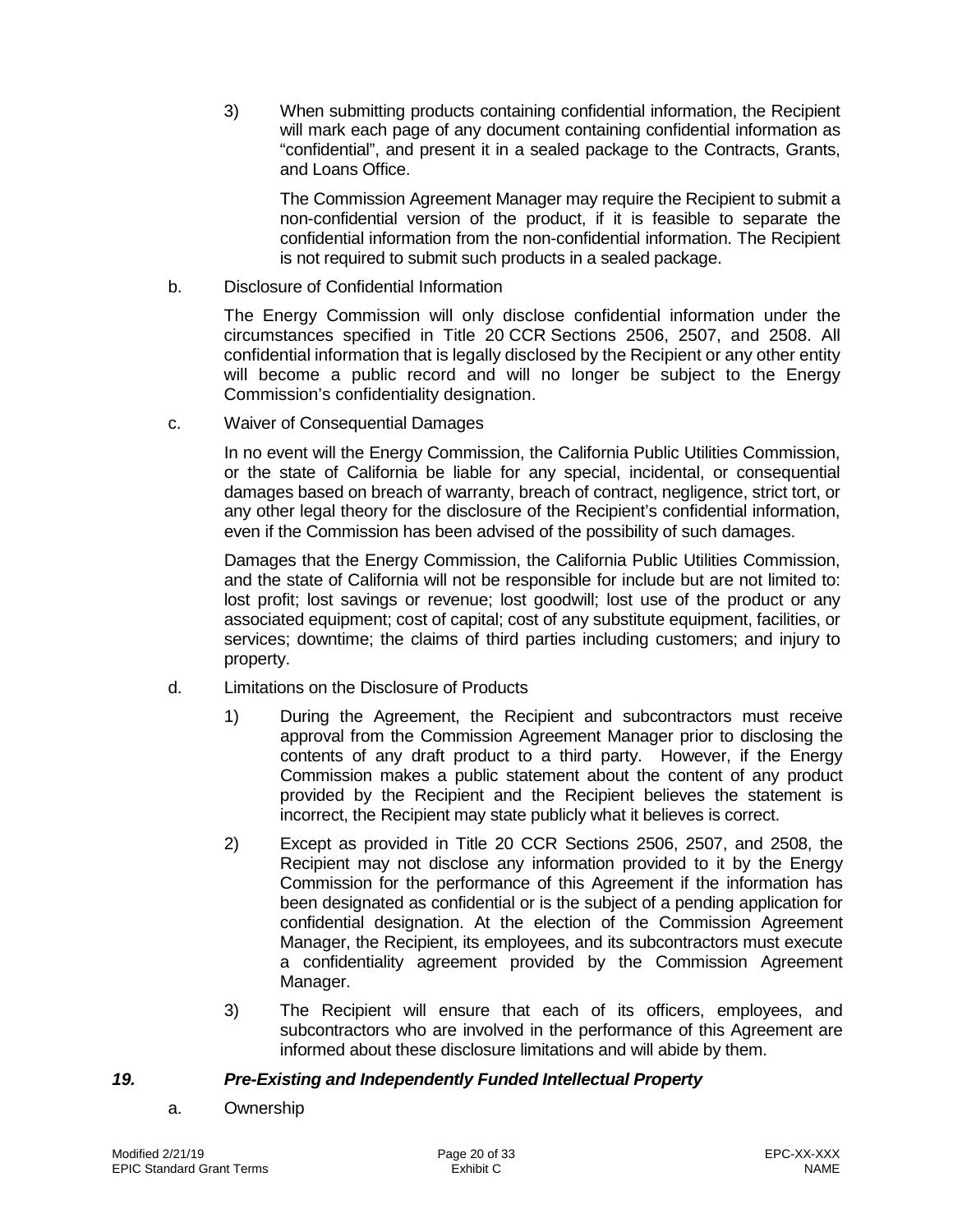The Energy Commission makes no ownership, license, or royalty claims to preexisting intellectual property, independently funded intellectual property, or projectrelevant pre-existing or independently funded intellectual property. **"Ownership"**  means exclusive possession and control of all rights to property, including the right to use and transfer property. Intellectual property licenses and royalties are discussed in Sections 20 and 21.

- 1) **"Pre-existing intellectual property"** means: (a) inventions, technologies, designs, drawings, data, software, formulas, compositions, processes, techniques, works of authorship, trademarks, service marks, and logos that the Recipient or a third party owned or possessed prior to the effective date of this Agreement and that have not been developed, altered, or reduced to practice with Energy Commission or match funds; and (b) associated proprietary rights to these items that are obtained without Energy Commission or match funds, such as patent and copyright.
- 2) **"Independently funded intellectual property"** means: (a) inventions, technologies, designs, drawings, data, software, formulas, compositions, processes, techniques, works of authorship, trademarks, service marks, and logos that are created, conceived, discovered, made, developed, altered, or reduced to practice by the Recipient or a third party during or after the Agreement term without Energy Commission or match funds; and (b) associated proprietary rights to these items that are obtained without Energy Commission or match funds, such as patent and copyright.

"Works of authorship" does not include written products created for Agreement reporting and management purposes, such as reports, summaries, lists, letters, agendas, schedules, and invoices. The Commission owns such products regardless of their funding source.

- 3) **"Project-relevant pre-existing intellectual property" and "projectrelevant independently funded intellectual property"** mean pre-existing and independently funded intellectual property used to support a premise, postulate, or conclusion referred to or expressed in any product under this Agreement.
- b. Project-Relevant Pre-Existing and Independently Funded Intellectual Property
	- 1) Identification of Property
		- a) The Recipient will identify all project-relevant pre-existing intellectual property in Attachment 1 to this Exhibit prior to the effective date of the Agreement, or within sixty (60) days of becoming aware that the property has been or will be used to support a premise, postulate, or conclusion referred to or expressed in any product under this Agreement. Attachment 1 may be amended (see the "Amendments" section).
		- b) The Recipient will identify all project-relevant independently funded intellectual property and the source of funding for the property in Attachment 1 to this Exhibit within sixty (60) days of becoming aware that the property has been or will be used to support a premise, postulate, or conclusion referred to or expressed in any product under this Agreement.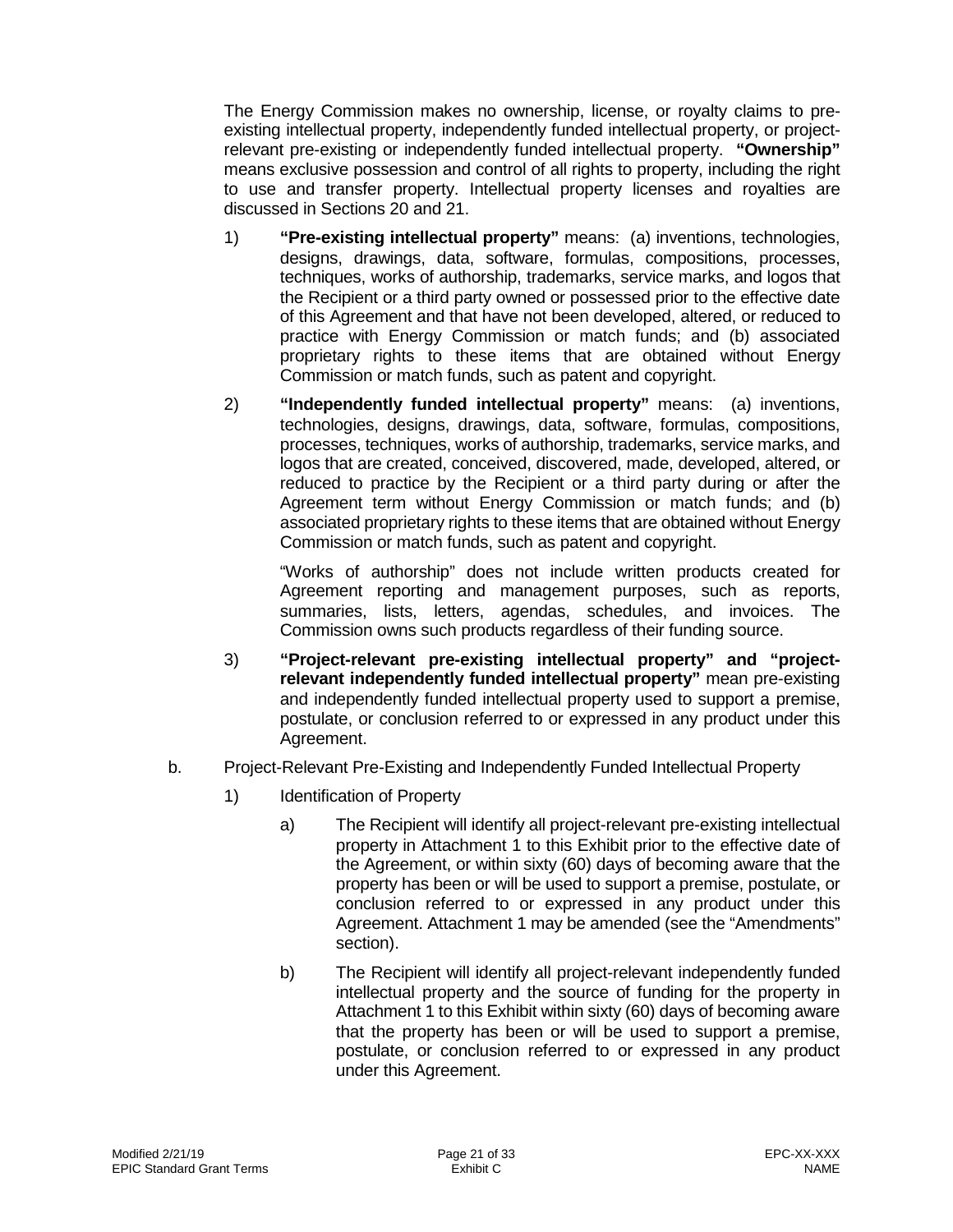- c) Failure to identify project-relevant pre-existing or independently funded intellectual property in Attachment 1 to this Exhibit may result in the property's designation as "intellectual property" that is subject to licenses and royalties, as described in Sections 20 and 21.
- 2) Access to Property

The extent of Energy Commission and California Public Utilities Commission access to project-relevant pre-existing and independently funded intellectual property is limited to that reasonably necessary to: (a) demonstrate the validity of any premise, postulate, or conclusion referred to or expressed in any product; or (b) establish a baseline for repayment purposes.

Upon the Commission Agreement Manager's request, the Recipient will provide the Commission Agreement Manager and any reviewers designated by the Energy Commission or the California Public Utilities Commission with access to review the Recipient's project-relevant pre-existing and independently funded intellectual property. If the property has been designated as confidential as specified in Section 18, the Energy Commission will only disclose it under the circumstances specified in Title 20 CCR Sections 2506, 2507, and 2508.

3) Preservation of Property

The Recipient will preserve any project-relevant pre-existing or independently funded intellectual property at its own expense for at least ten (10) years from the Agreement's end date, unless the Recipient agrees to a longer retention period.

The Energy Commission and the California Public Utilities Commission will have reasonable access to the project-relevant pre-existing or independently funded property throughout the retention period.

## *20. Intellectual Property*

- <span id="page-21-0"></span>a. Ownership
	- 1) The Recipient owns all intellectual property, subject to the licenses described in subsection b.

**"Intellectual property"** means: (a) inventions, technologies, designs, drawings, data, software, formulas, compositions, processes, techniques, works of authorship, trademarks, service marks, and logos that are created, conceived, discovered, made, developed, altered, or reduced to practice with Agreement or match funds during or after the Agreement term; (b) any associated proprietary rights to these items, such as patent and copyright; and (c) any upgrades or revisions to these items.

"Works of authorship" does not include written products created for Agreement reporting and management purposes, such as reports, summaries, lists, letters, agendas, schedules, and invoices.

2) The Energy Commission owns all products identified in the Scope of Work, with the exception of products that fall within the definition of "intellectual property."

**"Product"** means any tangible item specified for delivery to the Energy Commission in the Scope of Work.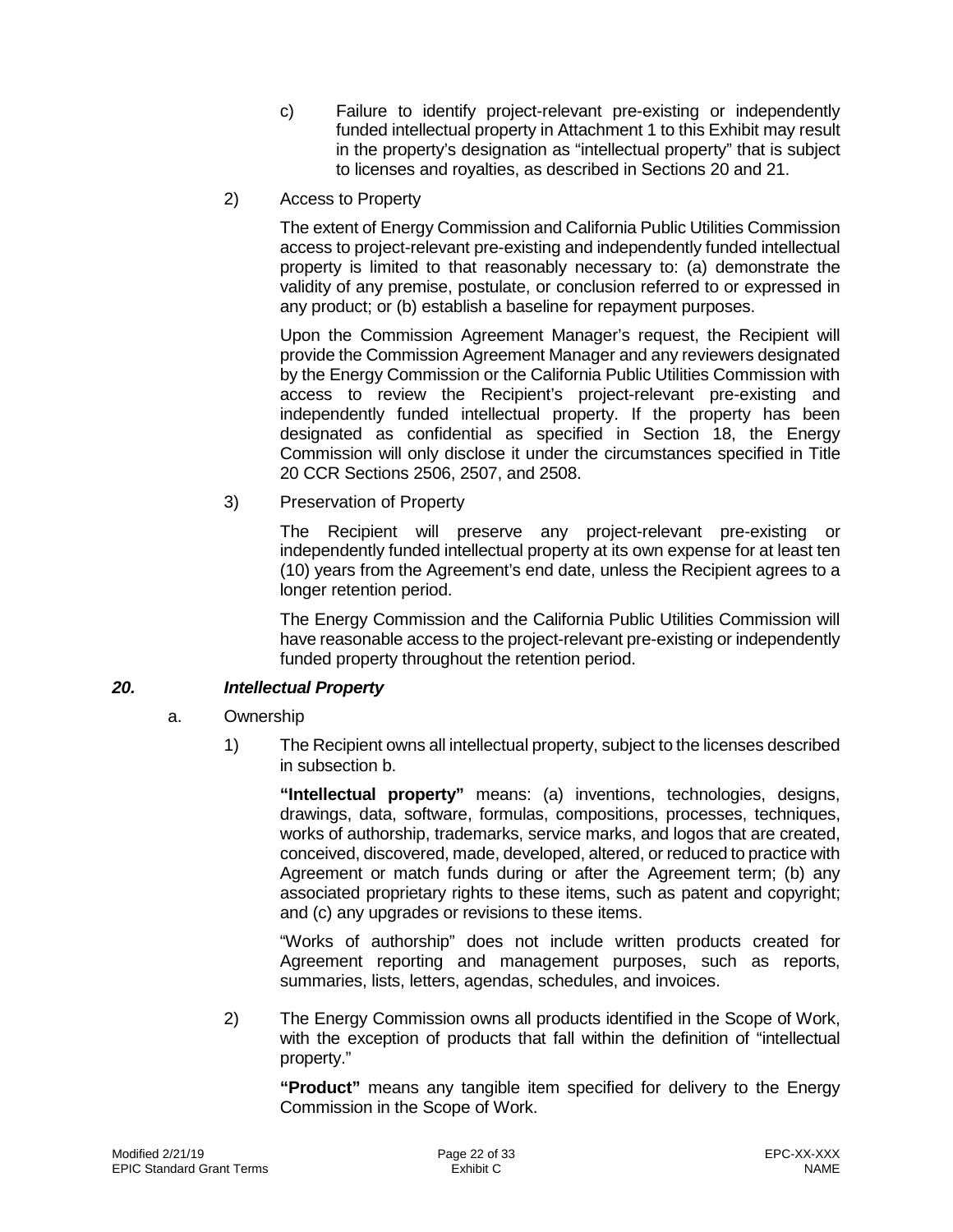- b. Intellectual Property Licenses
	- 1) Both the Energy Commission and the California Public Utilities Commission have a no-cost, non-exclusive, transferable, irrevocable, royalty-free, worldwide, perpetual license to use, publish, translate, modify, and reproduce intellectual property for governmental purposes. The licenses are transferable only to load-serving entities for the purpose described below.
	- 2) Under limited circumstances, both the Energy Commission and the California Public Utilities Commission may grant load-serving entities a nocost, non-exclusive, transferable, irrevocable, royalty-free, worldwide, perpetual license to use, publish, translate, modify, and reproduce intellectual property to enhance the entities' service to EPIC ratepayers. **The intellectual property that may be licensed to load-serving entities is limited to analytical tools and models that can be used to inform distribution planning and decision-making that benefits electric ratepayers.**

**"Load-serving entity"** means a company or other organization that provides electricity to EPIC ratepayers.

The licenses are transferable to third parties only for the purpose of facilitating the load-serving entity's enhancement of service to EPIC ratepayers. Load-serving entities must obtain prior written approval from the Energy Commission or California Public Utilities Commission (whichever agency granted the load-serving entity the license) in order to transfer the license to a third party.

- 3) The Recipient has a non-exclusive, non-transferable, irrevocable, worldwide, perpetual license to use, publish, translate, modify, and reproduce written products created for Agreement reporting and management purposes, such as reports and summaries.
- 4) If any intellectual property that is subject to the licenses above has been designated as confidential as specified in Section 18, all license holders will only disclose the intellectual property under the circumstances specified in Title 20 CCR Sections 2506, 2507, and 2508.

All license holders will ensure that their officers, employees, and subcontractors who have access to the intellectual property are informed of and abide by the disclosure limitations in Section 18.

c. Energy Commission's Rights to Inventions

**"Invention"** means intellectual property that is patentable.

1) March-In Rights

At the Energy Commission's request, the Recipient will forfeit and assign to the Energy Commission all rights to any invention (with the exception of U.S. Department of Energy reserved rights) if the Recipient or assignee has not taken, or is not expected to take within a reasonable time, effective steps to achieve practical application of the invention. The Energy Commission will have the unfettered right to use and/or dispose of the rights in whatever manner it deems most suitable to help transfer the invention into the marketplace, including but not limited to seeking patent protection or licensing the invention.

2) Notice of Patent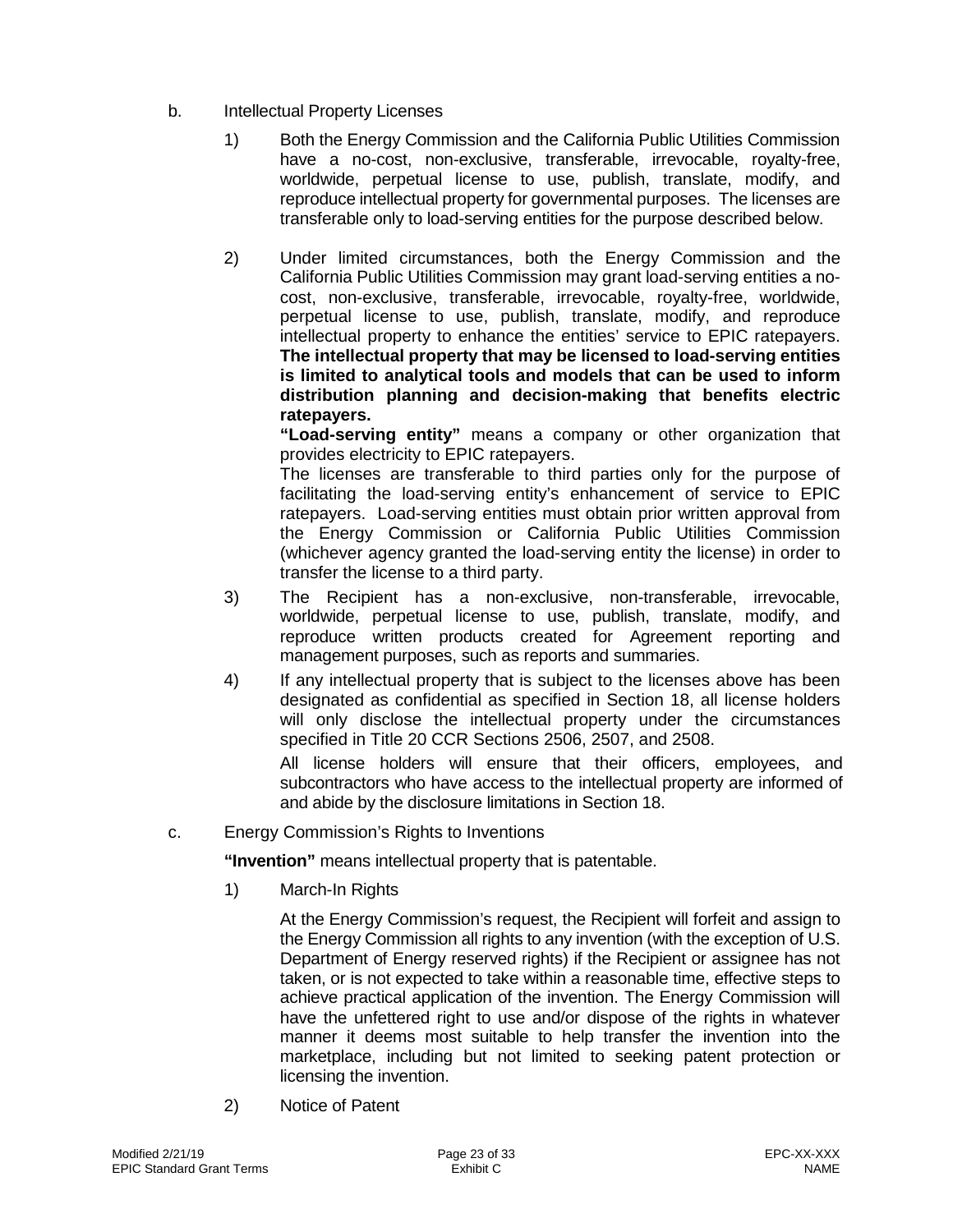If any patent is issued for an invention, the Recipient will send the Commission Agreement Manager written notice of the issuance within three (3) months of the issuance date. The notice must include the patent title, issuance number, and a general description of the invention.

3) Legal Notice

The Recipient and all persons and/or entities obtaining an ownership interest in patentable intellectual property must include the following statement within the specification of any United States patent application, and any subsequently issued patent for the invention:

#### **"This invention was made with State of California support under California Energy Commission grant number EPC-18-022. The Energy Commission has certain rights to this invention."**

- d. Access to and Preservation of Intellectual Property
	- 1) Access to Intellectual Property

Upon the Commission Agreement Manager's request, the Recipient will provide the Commission Agreement Manager and any individuals designated by the Energy Commission or the California Public Utilities Commission with access to the Recipient's intellectual property in order to exercise the license and march-in rights described above, and to determine any royalty payments due under the Agreement.

2) Preservation of Intellectual Property

The Recipient will preserve intellectual property at its own expense for at least ten (10) years from the Agreement's end date, unless the Recipient agrees to a longer retention period.

e. Intellectual Property Indemnity

The Recipient may not, in supplying work under this Agreement, knowingly infringe or misappropriate any intellectual property right of a third party, and will take reasonable actions to avoid infringement.

The Recipient will defend and indemnify the Energy Commission and the California Public Utilities Commission from and against any claim, lawsuit, or other proceeding, loss, cost, liability, or expense (including court costs and reasonable fees of attorneys and other professionals) to the extent arising out of: (i) any third party claim that a product infringes any patent, copyright, trade secret, or other intellectual property right of any third party; or (ii) any third party claim arising out of the negligent or other tortious acts or omissions by the Recipient or its employees, subcontractors, or agents in connection with or related to the products or the Recipient's performance under this Agreement.

## *21. Royalty Payments to the Commission*

<span id="page-23-0"></span>*"Sale," "sales,"* and *"sold"* mean the sale, license, lease, or other transfer of intellectual property. *Sales Price"* means the price at which intellectual property is sold, excluding sales tax.

a. The Recipient will pay the Energy Commission a royalty of one and one-half percent (1.5%) of the sales price of all sales for which the Recipient receives a payment, beginning on the Agreement's effective date and extending for ten (10) years from the Agreement's end date.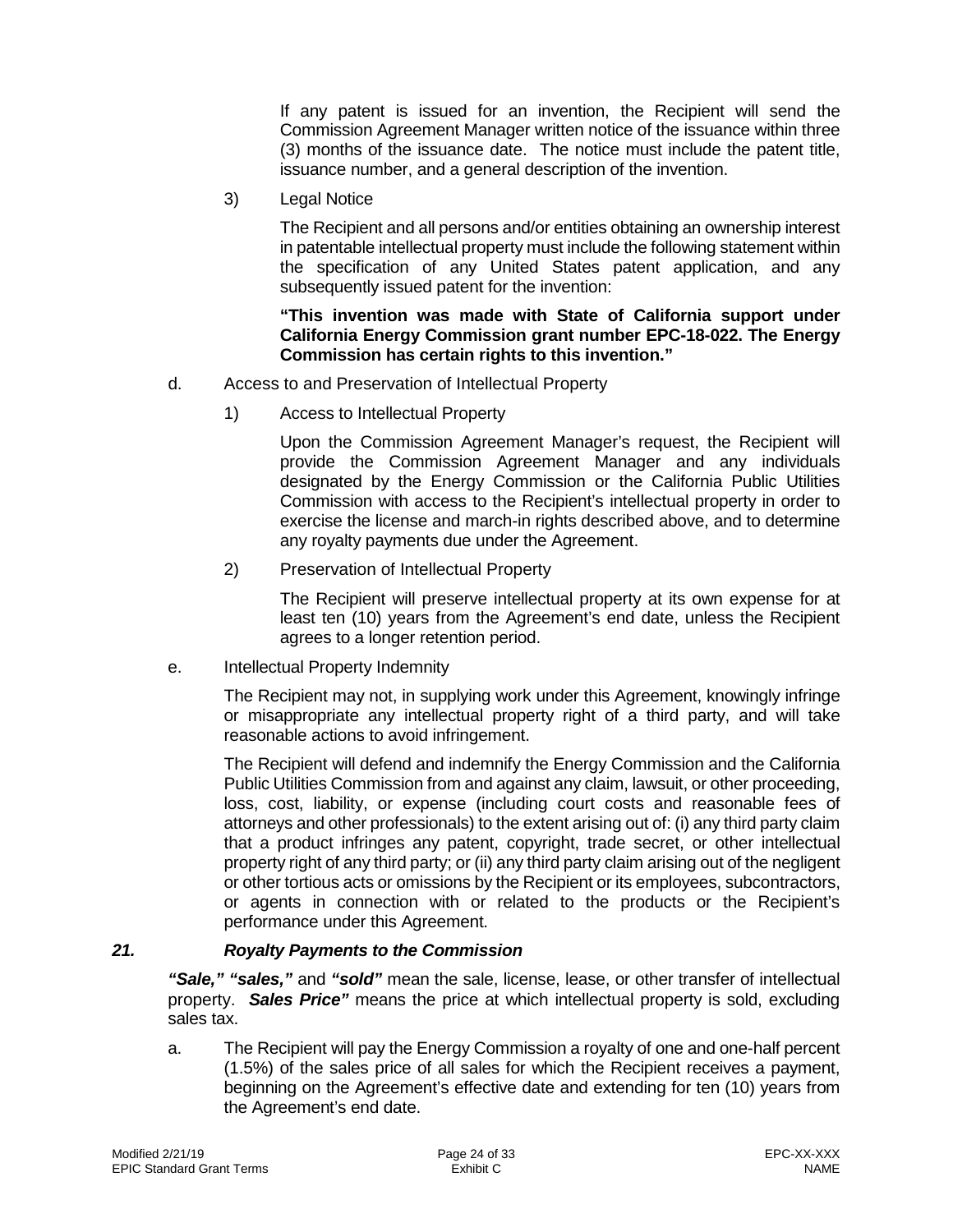- b. The Recipient will make payments in annual installments due on the first day of March in the calendar year immediately following the year during which the Recipient received any payment for sales.
- c. The Recipient is not required to make a royalty payment for any calendar year in which payments for sales are less than \$1000. Total royalty payments will be limited to three (3) times the amount of funds paid by the Energy Commission under the Agreement.
- d. If intellectual property was developed in part with match funds during the Agreement term, the royalty payment will be reduced in accordance with the percentage of intellectual property development activities that were funded with match funds. For example, if 10% of the development activities were funded with match funds during the Agreement and payments for sales totaled \$100,000 in one year, the Recipient would owe the Energy Commission \$1350 for the year (1.5% of \$100,000 = \$1500; 10% of  $$1500 = $150$ ;  $$1500 - $150 = $1350$ ).

If the Energy Commission is providing funds to the Recipient under this Agreement as a project match partner and Energy Commission funds are used in part to develop intellectual property, the royalty payments will be reduced in accordance with the percentage of intellectual property development activities that were funded with non-Energy Commission funds during the Agreement term. For example, if 80% of the development activities were funded with Recipient and/or third party funds during the Agreement and payments for sales totaled \$100,000 in one year, the Recipient would owe the Energy Commission \$300 for the year (1.5% of \$100,000 = \$1500; 80% of  $$1500 = $1200$ ;  $$1500 - $1200 = $300$ .

- e. The Recipient may make an early buyout payment to the Energy Commission without a pre-payment penalty, as an alternative to making annual royalty payments for ten (10) years following the Agreement's end date. The payment must be in a lump sum amount equal to one and a half (1.5) times the amount of funds paid by the Energy Commission under the Agreement and made within five (5) years of the Agreement's end date. The payment amount due under the early buyout option will not be reduced by the percentage of match funds as described above.
- f. The Recipient may not make any sale of intellectual property for consideration other than fair market value. Such activity constitutes breach of this Agreement, and will obligate the Recipient to repay within sixty (60) days the early buyout amount due. In the event of breach, the Energy Commission may exercise all rights and remedies available to it under law and at equity.
- g. Royalty payments not made within fifteen (15) days of the due date will constitute breach of this Agreement. The payments will become debt obligations of the Recipient to the Energy Commission, due upon demand and bearing interest at the maximum interest rate allowed by law.
- h. The Recipient will maintain separate accounts within its financial and other records for the purpose of tracking components of sales and royalties due to the Energy Commission under this Agreement.
- i. Payments to the Energy Commission are subject to audit as provided for under the Recordkeeping, Cost Accounting, and Auditing section.
- j. The Recipient will include these royalty provisions in its agreements with all subcontractors who develop or assist with the development of intellectual property.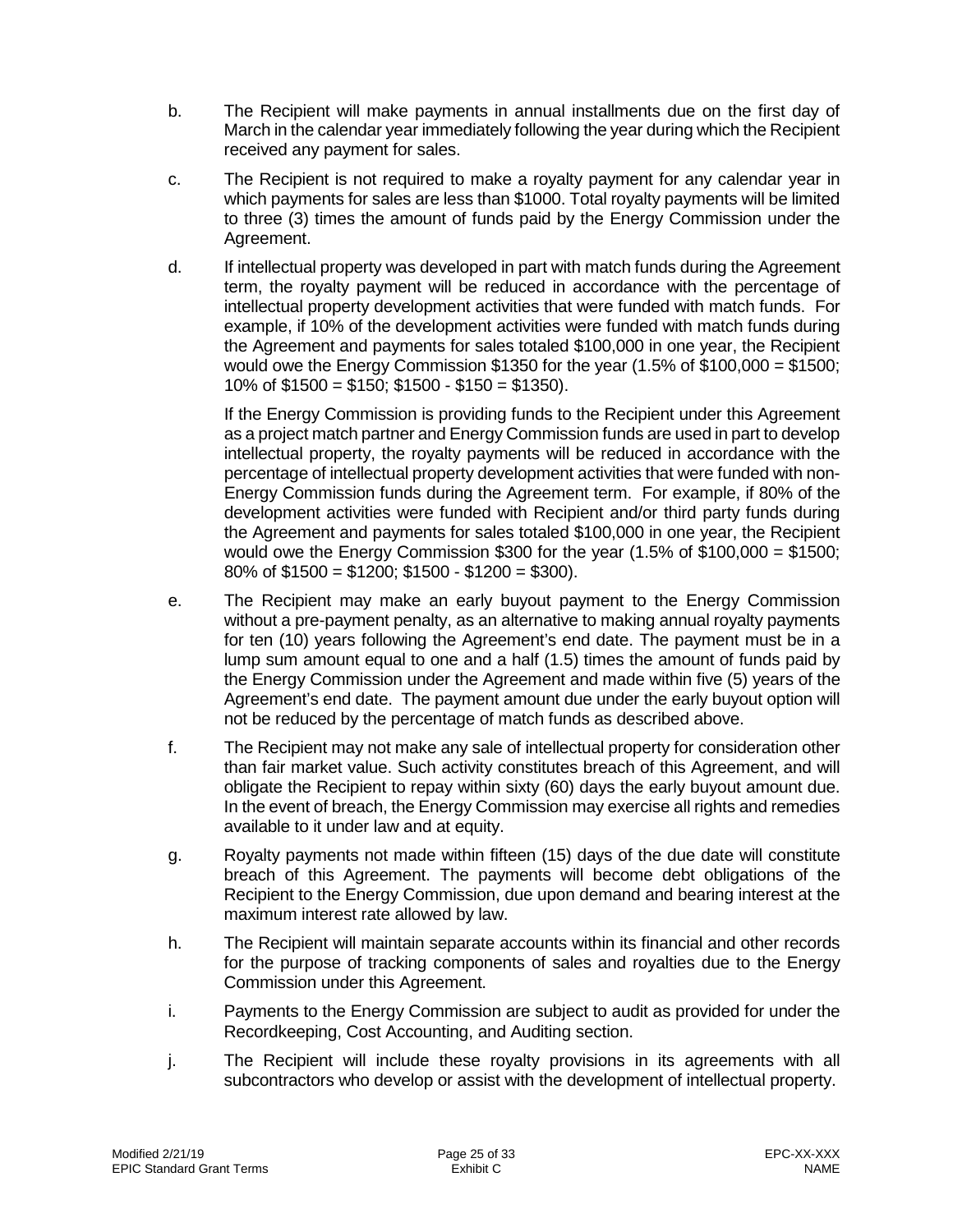## *22. General Provisions*

### a. Governing Law

<span id="page-25-0"></span>This Agreement is governed by the laws of the State of California as to interpretation and performance.

### b. Independent Capacity

In the performance of this Agreement, the Recipient and its agents, subcontractors, and employees will act in an independent capacity and not as officers, employees, or agents of the State of California.

### c. Assignment

This Agreement is not assignable or transferable by the Recipient either in whole or in part without the consent of the Energy Commission in the form of an amendment.

#### d. Timeliness

Time is of the essence in this Agreement.

e. Severability

If any provision of this Agreement is unenforceable or held to be unenforceable, all other provisions of this Agreement will remain in full force and effect.

f. Waiver

No waiver of any breach of this Agreement constitutes waiver of any other breach. All remedies in this Agreement will be taken and construed as cumulative, meaning in addition to every other remedy provided in the Agreement or by law.

#### g. Assurances

The Commission reserves the right to seek further written assurances from the Recipient and its team that the work under this Agreement will be performed in accordance with the terms of the Agreement.

## h. Change in Business

- 1) The Recipient will promptly notify the Energy Commission of the occurrence of any of the following:
	- a) A change of address.
	- b) A change in business name or ownership.
	- c) The existence of any litigation or other legal proceeding affecting the project or Agreement.
	- d) The occurrence of any casualty or other loss to project personnel, equipment, or third parties.
	- e) Receipt of notice of any claim or potential claim against the Recipient for patent, copyright, trademark, service mark, and/or trade secret infringement that could affect the Energy Commission's rights.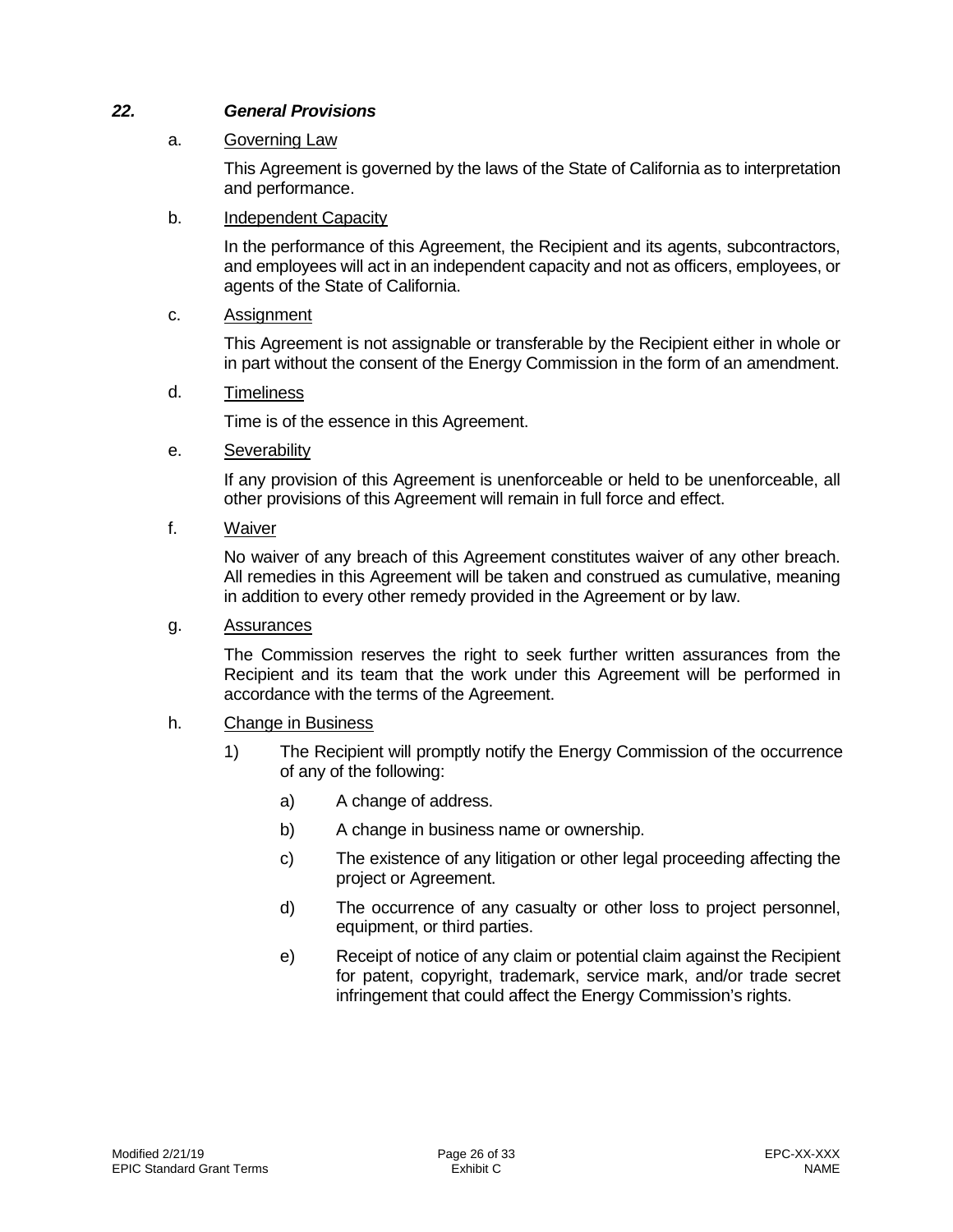2) The Recipient must provide the Commission Agreement Manager with written notice of a planned change or reorganization of the type of business entity under which it does business. A change of business entity or name change requires an amendment assigning or novating the Agreement to the changed entity. If the Energy Commission does not seek to amend this Agreement or enter into a new agreement with the changed or new entity for any reason (including that the Commission is not satisfied that the new entity can perform in the same manner as the Recipient), it may terminate this Agreement as provided in the "Termination" section.

## i. Access to Sites and Records

Energy Commission and California Public Utilities Commission staff and representatives will have reasonable access to all project sites and to all records related to this Agreement.

#### j. Prior Dealings, Custom, or Trade Usage

These terms and conditions may not be modified or supplemented by prior dealings, custom, or trade usage.

#### k. Survival of Terms

Certain provisions will survive the completion or termination date of this Agreement for any reason. The provisions include but are not limited to:

- Legal Statements on Products (included in Section 5, "Products")
- Payment of Funds (Section 8)
- Recordkeeping, Cost Accounting, and Auditing (Section 11)
- Equipment (Section 14)
- Termination (Section 16)
- Indemnification (Section 17)
- Pre-Existing and Independently Funded Intellectual Property (Section 19)
- Intellectual Property (Section 20)
- Royalty Payments to the Commission (Section 21)
- California Taxpayer Access to Publicly Funded Research Act (Section 24)
- Change in Business (see this section)
- <span id="page-26-0"></span>• Access to Sites and Records (see this section)

## *23. Certifications and Compliance*

a. Federal, State, and Local Laws

The Recipient must obtain all required permits and shall comply with all applicable federal, state and local laws, codes, rules, and regulations for all work performed under the Agreement.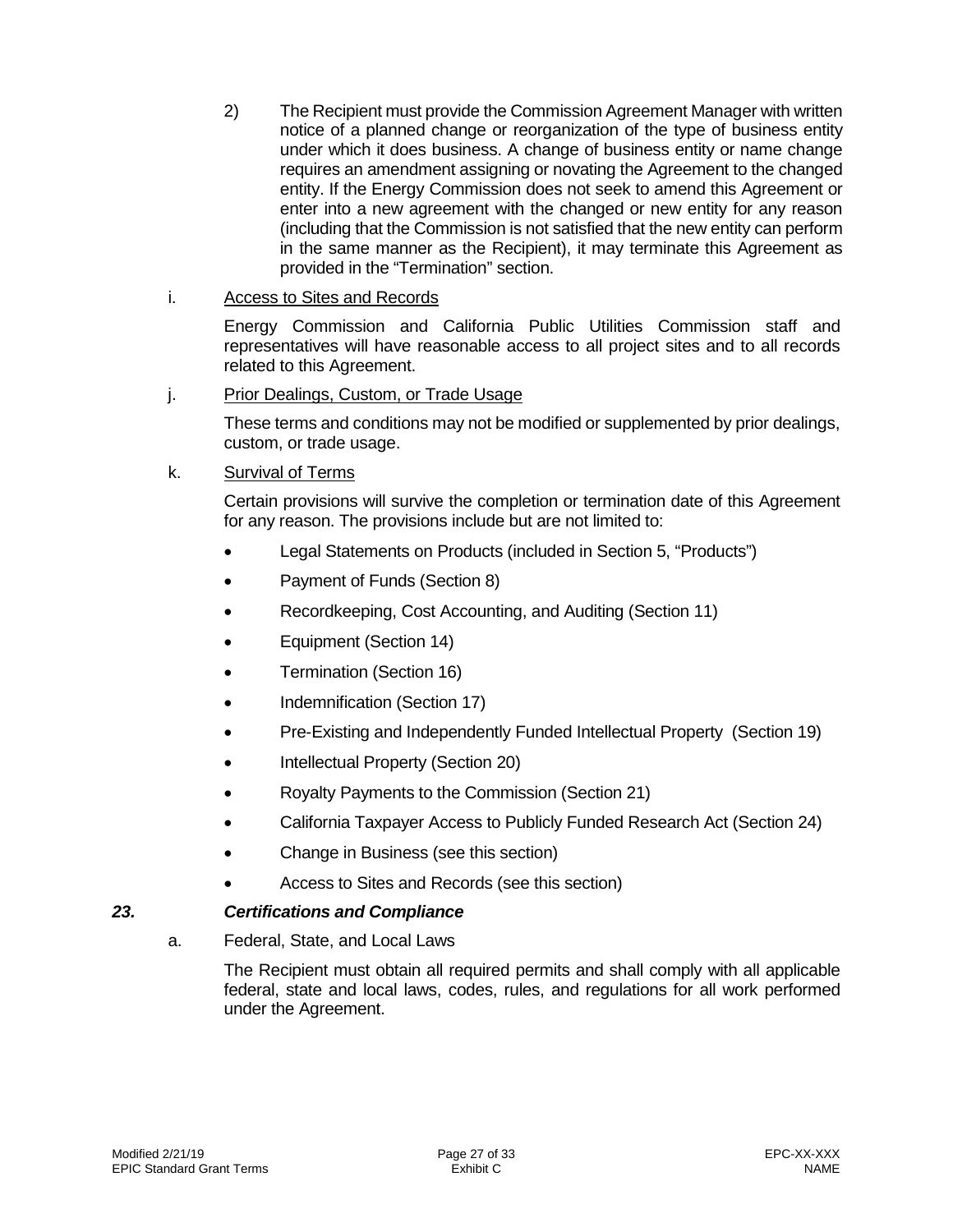b. Nondiscrimination Statement of Compliance

During the performance of this Agreement, the Recipient and its subcontractors will not unlawfully discriminate, harass, or allow harassment against any employee or applicant for employment because of sex, sexual orientation, race, color, ancestry, religious creed, national origin, physical disability (including HIV and AIDS), mental disability, medical condition, age, marital status, or denial of family care leave. The Recipient and its subcontractors will ensure that the evaluation and treatment of their employees and applicants for employment are free from such discrimination and harassment.

The Recipient and its subcontractors will comply with the provisions of the Fair Employment and Housing Act (Government Code Sections 12990 et seq.) and the applicable regulations promulgated thereunder (California Code of Regulations, Title 2, Section 11000 et seq.). The applicable regulations of the Fair Employment and Housing Commission implementing Government Code Section 12990 (a-f), set forth in Chapter 5 of Division 4.1 of Title 2 of the California Code of Regulations, are incorporated into this Agreement by reference and made a part of it as if set forth in full. The Recipient and its subcontractors will give written notice of their obligations under this section to labor organizations with which they have a collective bargaining or other Agreement.

The Recipient will include the nondiscrimination and compliance provisions of this section in all subcontracts to perform work under this Agreement.

c. Drug-Free Workplace Certification

By signing this Agreement, the Recipient certifies under penalty of perjury under the laws of the State of California that it will comply with the requirements of the Drug-Free Workplace Act of 1990 (Government Code Section 8350 et seq.) and will provide a drug-free workplace by taking the following actions:

- 1) Publish a statement notifying employees that unlawful manufacture, distribution, dispensation, possession, or use of a controlled substance is prohibited, and specifying actions to be taken against employees for violations as required by Government Code Section 8355(a).
- 2) Establish a Drug-Free Awareness Program as required by Government Code Section 8355(b) to inform employees about all of the following:
	- The dangers of drug abuse in the workplace;
	- The person's or organization's policy of maintaining a drug-free workplace;
	- Any available counseling, rehabilitation, and employee assistance programs; and
	- Penalties that may be imposed upon employees for drug abuse violations.
- 3) Provide, as required by Government Code Section 8355(c), that every employee who works on the proposed project:
	- Will receive a copy of the company's drug-free policy statement; and
	- Will agree to abide by the terms of the company's statement as a condition of employment on the project.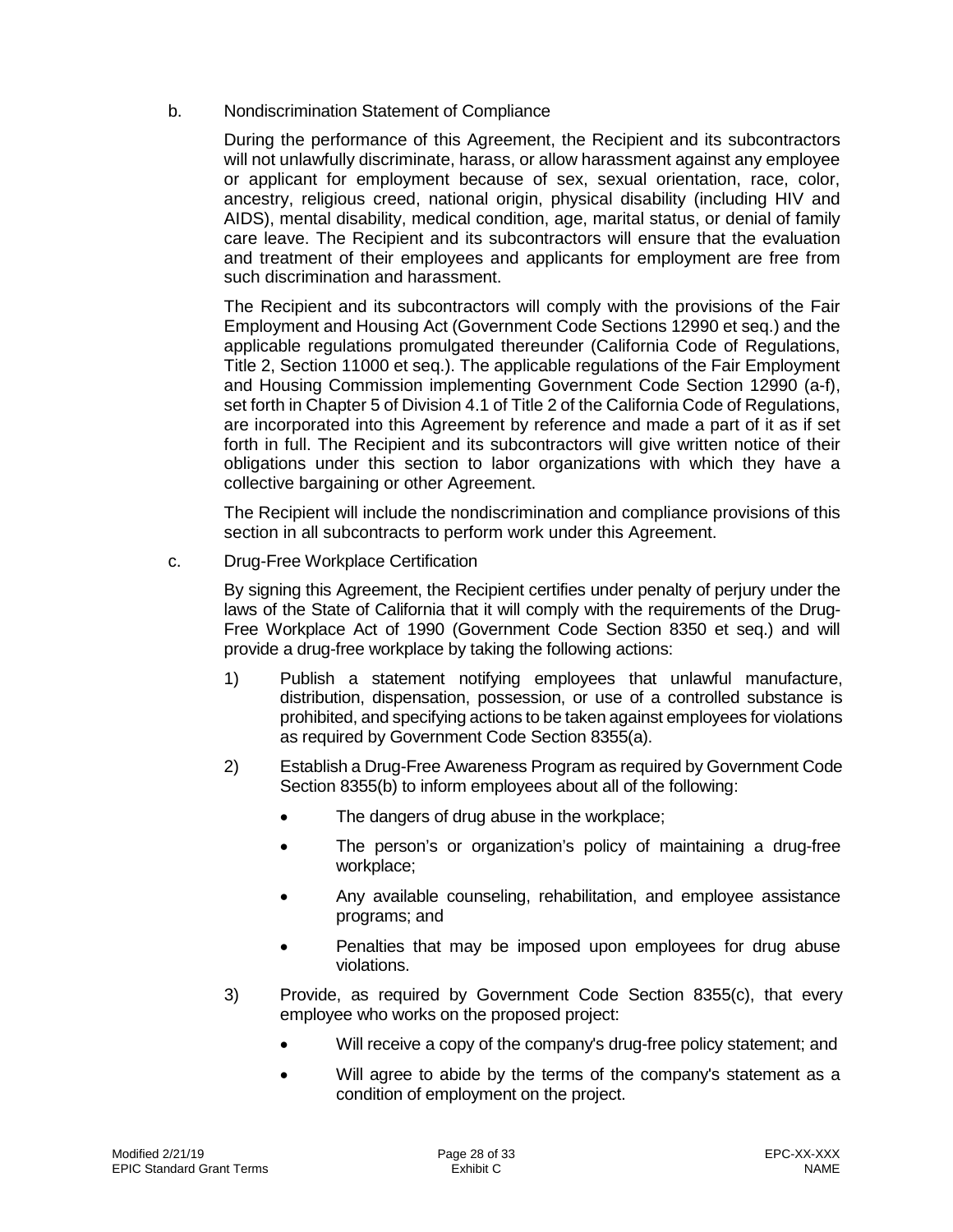Failure to comply with these requirements may result in suspension of payments under the Agreement or termination of the Agreement or both, and the Recipient may be ineligible for any future state awards if the Commission determines that any of the following has occurred: (1) the Recipient has made false certification, or (2) violates the certification by failing to carry out the requirements as noted above.

d. National Labor Relations Board Certification (Not applicable to public entities)

The Recipient, by signing this Agreement, swears under penalty of perjury that no more than one final unappealable finding of contempt of court by a federal court has been issued against the Recipient within the immediately preceding two year period because of the Recipient's failure to comply with an order of a federal court that orders the Recipient to comply with an order of the National Labor Relations Board.

e. Child Support Compliance Act (Applicable to California Employers)

For any agreement in excess of \$100,000, the Recipient acknowledges that:

- 1) It recognizes the importance of child and family support obligations and will fully comply with all applicable state and federal laws relating to child and family support enforcement, including but not limited to disclosure of information and compliance with earnings assignment orders, as provided in Chapter 8 (commencing with section 5200) of Part 5 of Division 9 of the Family Code; and
- 2) To the best of its knowledge is fully complying with the earnings assignment orders of all employees and is providing the names of all new employees to the New Hire Registry maintained by the California Employment Development Department.
- f. Air or Water Pollution Violation

Under state laws, the Recipient will not be:

- 1) In violation of any order or resolution not subject to review promulgated by the State Air Resources Board or an air pollution control district;
- 2) Subject to a cease and desist order not subject to review issued pursuant to Section 13301 of the Water Code for violation of waste discharge requirements or discharge prohibitions; or
- 3) Finally determined to be in violation of provisions of federal law relating to air or water pollution.
- g. Americans With Disabilities Act

By signing this Agreement, the Recipient assures the State that it complies with the Americans with Disabilities Act (ADA) of 1990 (42 U.S.C. Section 12101, et seq.), which prohibits discrimination on the basis of disability, as well as applicable regulations and guidelines issued pursuant to the ADA.

# *24. California Taxpayer Access to Publicly Funded Research Act*

- <span id="page-28-0"></span>a. As a condition to receiving funding under this Agreement, the Recipient agrees to fully comply with the California Taxpayer Access to Publicly Funded Research Act (California Government Code sections 13989 et seq., the "Act") and provisions of this section, which apply to publications describing knowledge, an invention, or technology funded within the scope of this Agreement.
- b. For purposes of complying with the Act and this section of the Agreement, the following definitions shall apply.<br>Page 29 of 33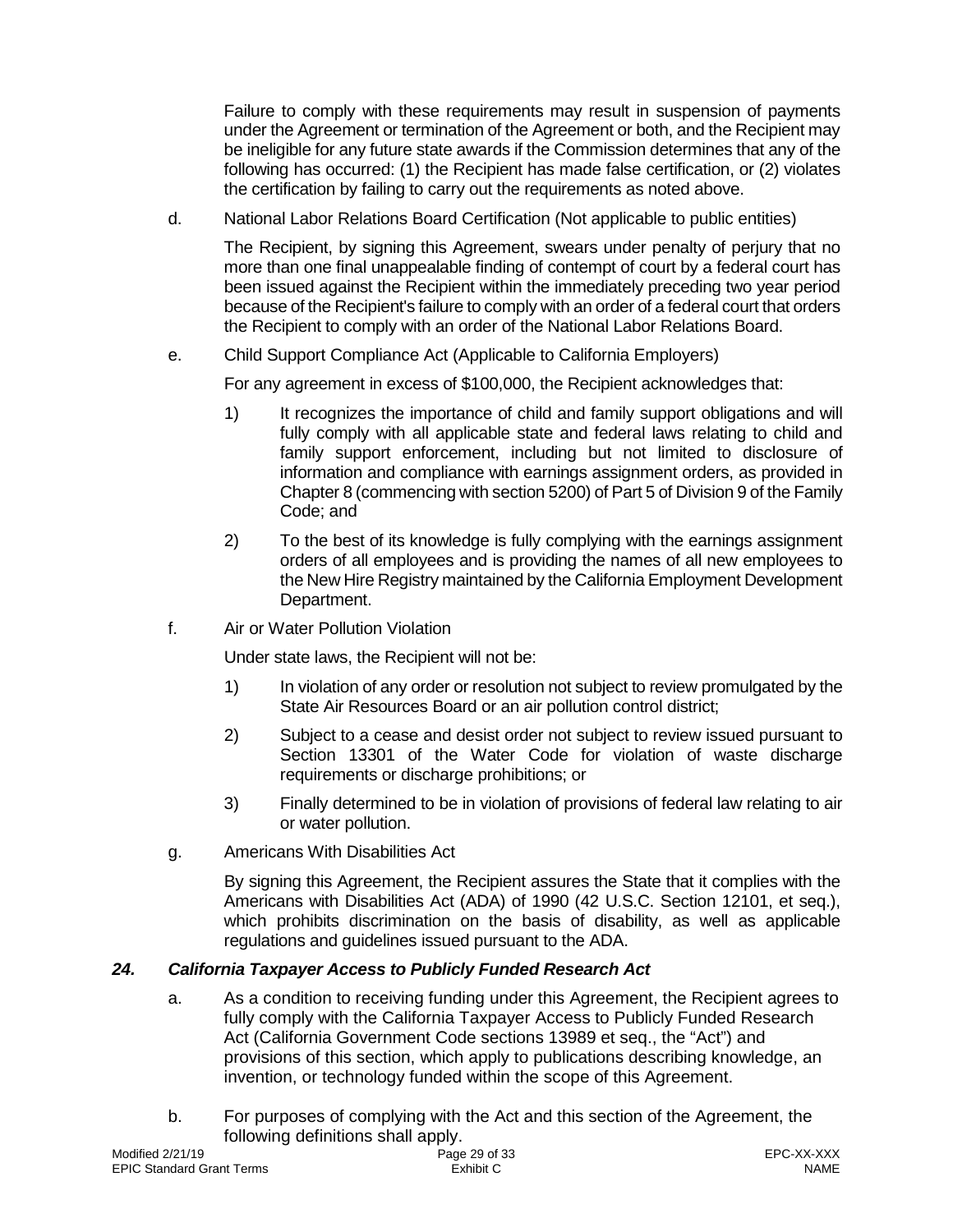- 1) "Peer-Reviewed Manuscript" means a manuscript after it has been peer reviewed and in the form in which it has been accepted for publication in a scientific journal.
- 2) "Research Grant" in the Act and "this Agreement" in this section mean this Agreement.
- 3) "State Agency" in the Act means the Energy Commission.
- c. The Recipient shall provide for free public access to any Peer-Reviewed Manuscript developed within the scope of this Agreement.
- d. The Recipient shall ensure that any publishing or copyright agreements concerning Peer-Reviewed Manuscripts:
	- 1) Fully comply with California Government Code section 13989.6;
	- 2) Do not conflict with the Energy Commission's rights under this Agreement;
	- 3) Secure for the Energy Commission the rights provided under this Agreement, including the rights to Intellectual Property as specified in Section 20; and
	- 4) Recognize the free public access to the Peer-Reviewed Manuscript.
- e. The Recipient shall report to the Energy Commission the final disposition of any Peer-Reviewed Manuscript, including but not limited to if it was published; when it was published; where it was published; and, when the 12-month time period expires, where the Peer-Reviewed Manuscript will be available for open access.
- f. Not later than 12 months after the official date of publication, or sooner if specified in the Schedule of Products, the Recipient shall make available to the Energy Commission an electronic version of any Peer-Reviewed Manuscript that is developed within the scope of this Agreement.
- g. The Recipient shall make publicly accessible an electronic version of any Peer-Reviewed Manuscript that is developed within the scope of this Agreement, not later than 12 months after the official date of publication, on a repository approved in writing by the Energy Commission, including but not limited to the University of California's eScholarship Repository at the California Digital Library; the California State University's ScholarWorks at the Systemwide Digital Library; or PubMed Central. The Recipient shall notify the Energy Commission when the Peer-Reviewed Manuscript is available on an Energy Commission-approved repository.
- h. If the Recipient is unable to ensure that its Peer-Reviewed Manuscript is accessible on an Energy Commission-approved, publicly accessible repository, the Recipient may comply by providing the manuscript to the Energy Commission not later than 12 months after the official date of publication.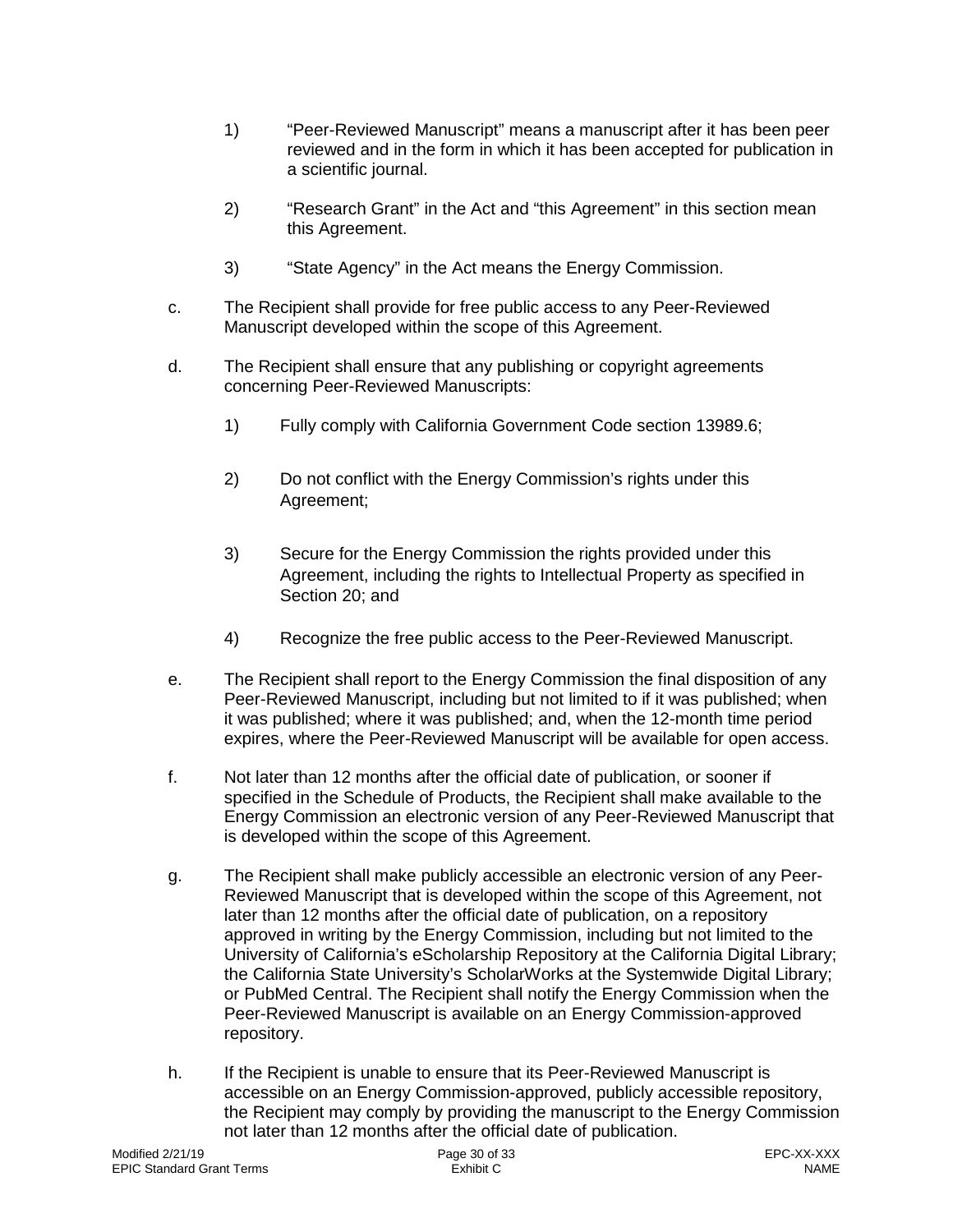- i. For any publications other than a Peer-Reviewed Manuscript, (herein referred to as "Other Publications") including scientific meeting abstracts, developed within the scope of this Agreement, the Recipient shall:
	- 1) Provide an electronic version of the Other Publications to the Energy Commission not later than 12 months after the official date of publication.
	- 2) Ensure that any publishing or copyright agreements concerning Other Publications:
		- i. Do not conflict with the Energy Commission's rights under this Agreement.
		- ii. Secure for the Energy Commission the rights provided under this Agreement, including the rights to Intellectual Property as specified in Section 20.
- j. The Act states that "Grantees are authorized to use grant money for publication costs, including fees charged by a publisher for color and page charges, or fees for digital distribution." Recipient agrees that for purposes of this Agreement, the Recipient is only authorized to use funds under this Agreement, including Matching funds, for these purposes **if the expenses are included in the Agreement's Budget and meet the other Agreement requirements for payment, including that the Commission will only reimburse the Recipient for expenditures incurred during the Agreement term. If these expenses are not included in the Budget, both parties must agree and amend the Budget to include such expenditures before Recipient is authorized to use Agreement funds, either reimbursable expenses or match, for these purposes.**
- k. Should a conflict exist between the terms in this Section 24 and other terms of this Agreement, the terms in this section prevail.

## *25. Definitions*

- <span id="page-30-0"></span>• *Agreement Term* means the length of this Agreement, as specified on the Agreement signature page (form CEC-146).
- *Confidential Information* means information that the Recipient has satisfactorily identified as confidential in Attachment 1 to this Exhibit and that the Energy Commission has agreed to designate as confidential under Title 20 California Code of Regulations Section 2505.
- *Data* means any recorded information that relates to the project funded by the Agreement, whether created or collected before or after the Agreement's effective date.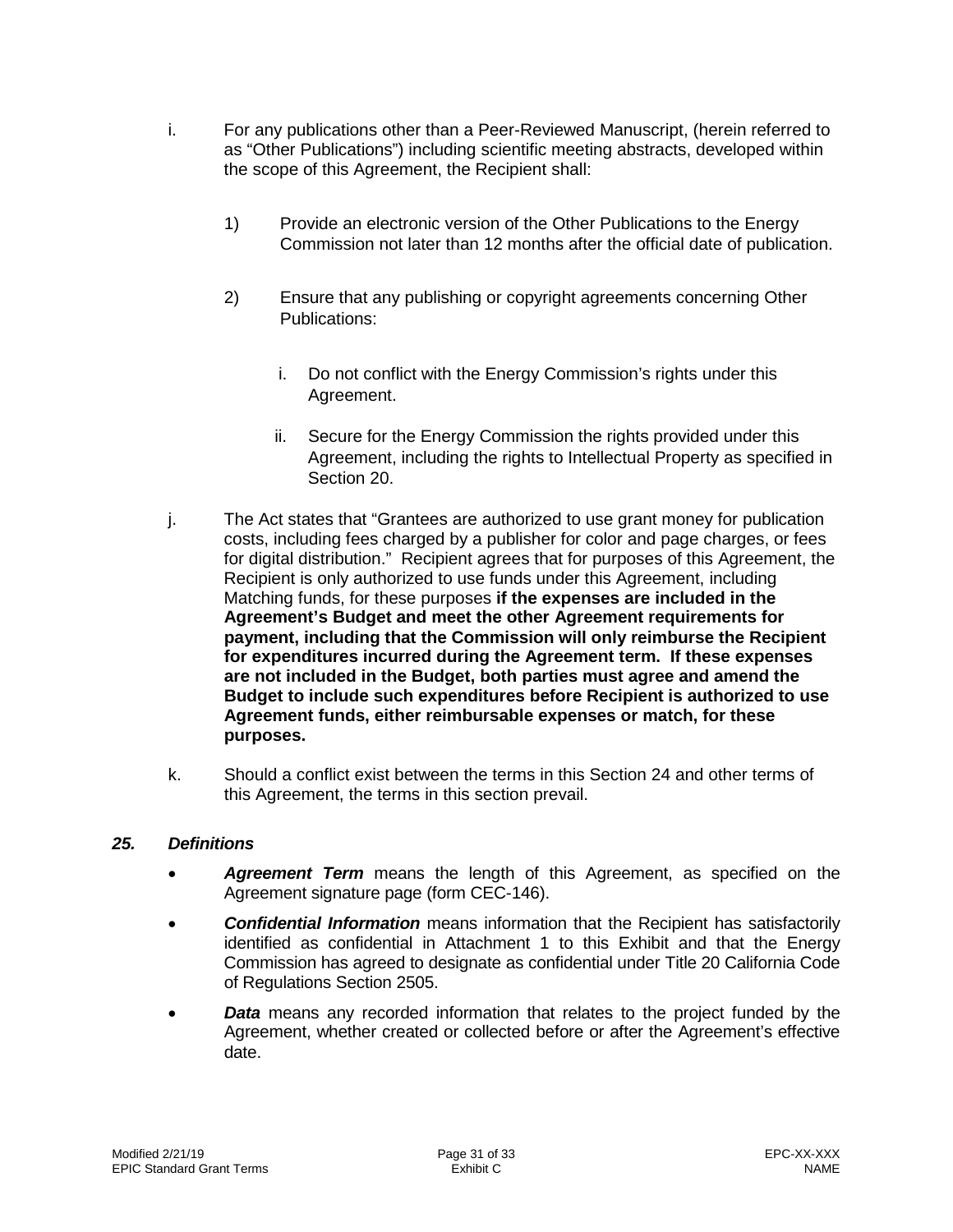- *Effective Date* means the date on which this Agreement is signed by the last party required to sign, provided that signature occurs after the Agreement has been approved by the Energy Commission at a business meeting or by the Executive Director or his/her designee.
- *EPIC* means the Electric Program Investment Charge, an electricity ratepayerfunded surcharge authorized by the California Public Utilities Commission in December 2011.
- *Equipment* means products, objects, machinery, apparatus, implements, or tools that are purchased or constructed with Energy Commission funds for the project, and that have a useful life of at least one year and an acquisition unit cost of at least \$5,000. "Equipment" includes products, objects, machinery, apparatus, implements, or tools that are composed by over thirty percent (30%) of materials purchased for the project. For purposes of determining depreciated value of equipment used in the Agreement, the project will terminate at the end of the normal useful life of the equipment purchased and/or developed with Energy Commission funds. The Energy Commission may determine the normal useful life of the equipment.
- *Independently Funded Intellectual Property* means: (a) inventions, technologies, designs, drawings, data, software, formulas, compositions, processes, techniques, works of authorship, trademarks, service marks, and logos that are created, conceived, discovered, made, developed, altered, or reduced to practice by the Recipient or a third party during or after the Agreement term without Energy Commission or match funds; and (b) associated proprietary rights to these items that are obtained without Energy Commission or match funds, such as patent and copyright.

"Works of authorship" does not include written products created for Agreement reporting and management purposes, such as reports, summaries, lists, letters, agendas, schedules, and invoices. The Commission owns such products regardless of their funding source.

• *Intellectual Property* means: (a) inventions, technologies, designs, drawings, data, software, formulas, compositions, processes, techniques, works of authorship, trademarks, service marks, and logos that are created, conceived, discovered, made, developed, altered, or reduced to practice with Agreement or match funds during or after the Agreement term; (b) any associated proprietary rights to these items, such as patent and copyright; and (c) any upgrades or revisions to these items.

"Works of authorship" does not include written products created for Agreement reporting and management purposes, such as reports, summaries, lists, letters, agendas, schedules, and invoices.

- *Invention* means intellectual property that is patentable.
- *Load-serving entity* means a company or other organization that provides electricity to EPIC ratepayers.
- *Match Funds* means cash or in-kind (i.e., non-cash) contributions provided by the Recipient or a third party for a project funded by the Energy Commission. If this Agreement resulted from a solicitation, refer to the solicitation's discussion of match funding for guidelines specific to the project.